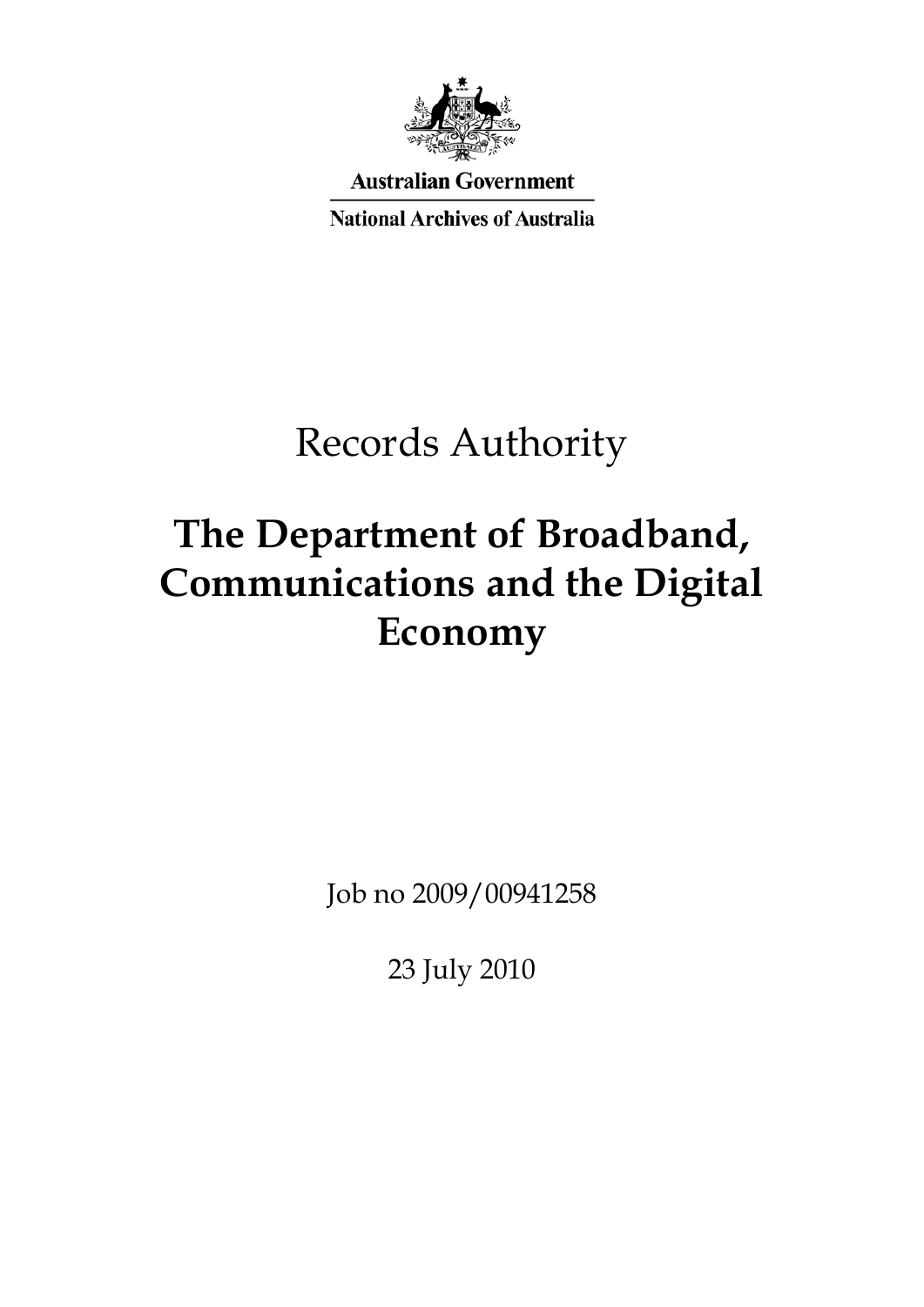#### **CONTENTS**

| <b>INTRODUCTION</b>                                                                         | $\mathbf{3}$     |
|---------------------------------------------------------------------------------------------|------------------|
|                                                                                             |                  |
| <b>APPLICATION OF THIS AUTHORITY</b>                                                        | 3                |
|                                                                                             |                  |
| <b>CONTACT INFORMATION</b>                                                                  | $\boldsymbol{4}$ |
|                                                                                             |                  |
| <b>AUTHORISATION</b>                                                                        | 5                |
|                                                                                             |                  |
| <b>CLASSES</b>                                                                              | 6                |
|                                                                                             |                  |
| <b>BROADCASTING AND THE DIGITAL ECONOMY</b>                                                 | 6                |
| <b>GRANT MANAGEMENT</b><br><b>BROADCASTING AND THE DIGITAL ECONOMY</b>                      | 8                |
| POLICY DEVELOPMENT                                                                          |                  |
| <b>BROADCASTING AND THE DIGITAL ECONOMY</b>                                                 | 10               |
| POLICY AND LEGISLATION IMPLEMENTATION                                                       | 12               |
| <b>BROADCASTING AND THE DIGITAL ECONOMY</b><br><b>SECTOR AND INDUSTRY DEVELOPMENT</b>       |                  |
| TELECOMMUNICATIONS, BROADBAND AND POSTAL SERVICES                                           | 14               |
| <b>GRANT MANAGEMENT</b>                                                                     | 16               |
| TELECOMMUNICATIONS, BROADBAND AND POSTAL SERVICES<br>POLICY DEVELOPMENT                     |                  |
| <b>TELECOMMUNICATIONS, BROADBAND AND POSTAL SERVICES</b>                                    | 18               |
| POLICY AND LEGISLATION IMPLEMENTATION                                                       |                  |
| TELECOMMUNICATIONS, BROADBAND AND POSTAL SERVICES<br><b>SECTOR AND INDUSTRY DEVELOPMENT</b> | 21               |

© Commonwealth of Australia 2010

This work is copyright. Apart from any use as permitted under the *Copyright Act 1968,* no part may be reproduced by any process without prior written permission from the National Archives of Australia. Requests and inquiries concerning reproduction and rights should be directed to the Publications Manager, National Archives of Australia, PO Box 7425, Canberra Mail Centre ACT 2610, Australia.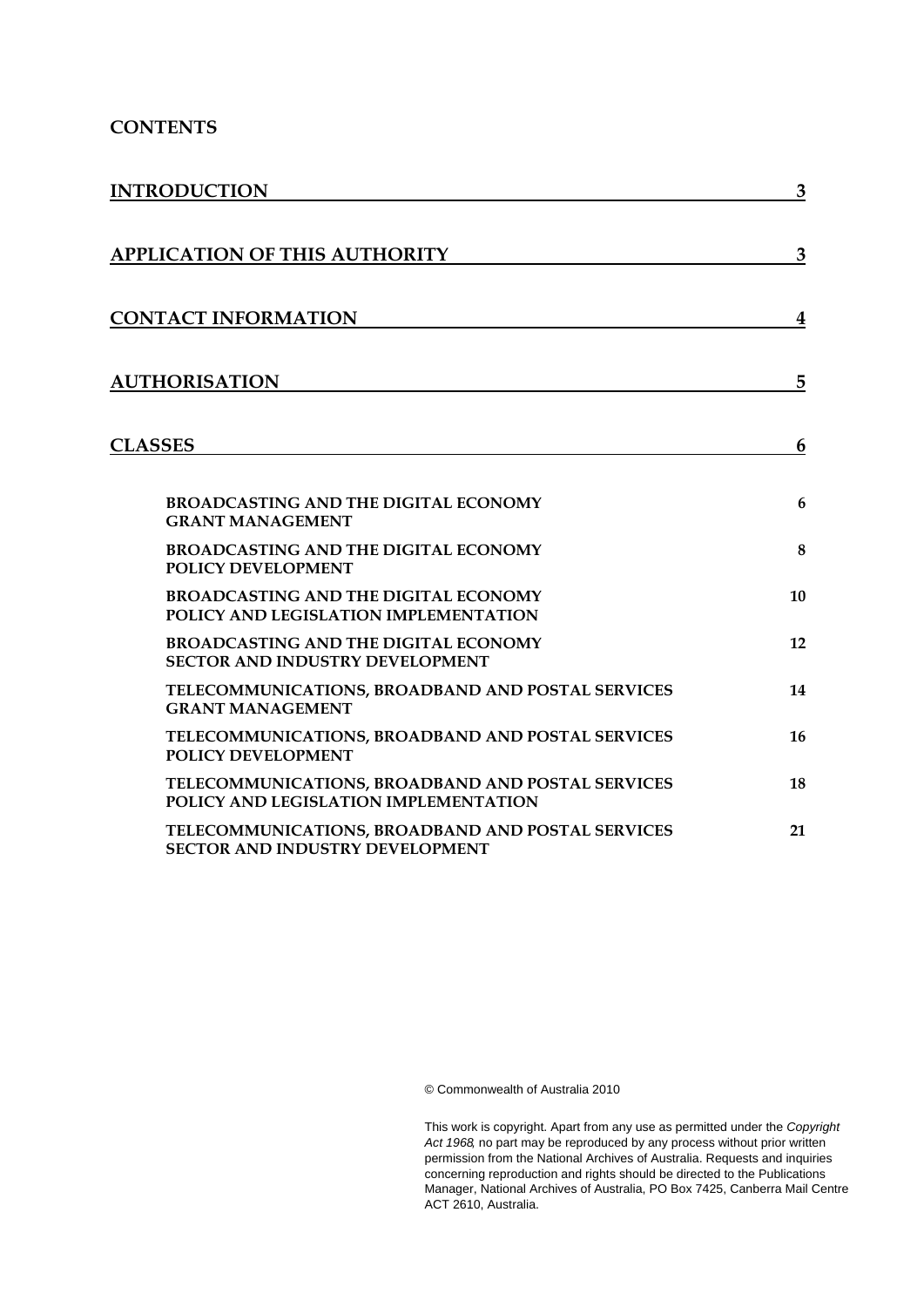### **INTRODUCTION**

The Department of Broadband, Communications and the Digital Economy and the National Archives of Australia have developed this Records Authority to set out the requirements for keeping or destroying records for all the Department's core business areas. It represents a significant commitment on behalf of Department to understand, create and manage the records of its activities.

This Authority is based on the identification and analysis of the business of Department of Broadband, Communications and the Digital Economy. It takes into account the agency's legal and organisational records management requirements, and the interests of stakeholders, the agency and the National Archives of Australia.

This Authority gives the Department of Broadband, Communications and the Digital Economy permission under the *Archives Act 1983*, for the destruction, retention or transfer to the National Archives of Australia of the records described. The Authority sets out those records that need to be retained as national archives and the minimum length of time that temporary records need to be kept. Retention periods for these temporary records are based on: an assessment of business needs; broader organisational accountability requirements and community expectations, and are approved by the National Archives of Australia on the basis of information provided by the agency.

The Department may use the following tools to dispose of their records:

- this Records Authority covering its agency specific records;
- general records authorities, such as the Administrative Functions Disposal Authority (AFDA), • general records authorities, such as the Administrative Functions Disposal Authority (AFDA), covering business processes and records common to Australian Government agencies; and
- normal administrative practice (NAP) which allows for the destruction of records where the records are duplicated, unimportant or for short-term use only.

As changes in circumstances may affect future records management requirements, the periodic review of this Authority is recommended. All amendments must be approved by the National Archives.

Advice on using this Authority and other records management matters is available from the National Archives' website at www.naa.gov.au or by contacting the Agency Service Centre at recordkeeping@naa.gov.au or (02) 6212 3610.

### **APPLICATION OF THIS AUTHORITY**

1. This Authority should be used in conjunction with the Administrative Functions Disposal Authority (AFDA) and/or AFDA Express issued by the National Archives to cover administrative records common to Australian Government agencies.

2. This Authority should be used in conjunction with general disposal authorities issued by the National Archives that cover other types of records that may be created by the Department of Broadband, Communications and the Digital Economy, such as encrypted records and source records that have been copied.

3. This Authority is to be used to sentence records. Sentencing involves the examination of records in order to identify the individual disposal class to which they belong. This process enables sentencers to determine how long records need to be kept. Advice on sentencing is available from the National Archives.

4. Where the method of recording information changes (for example from a manual system to an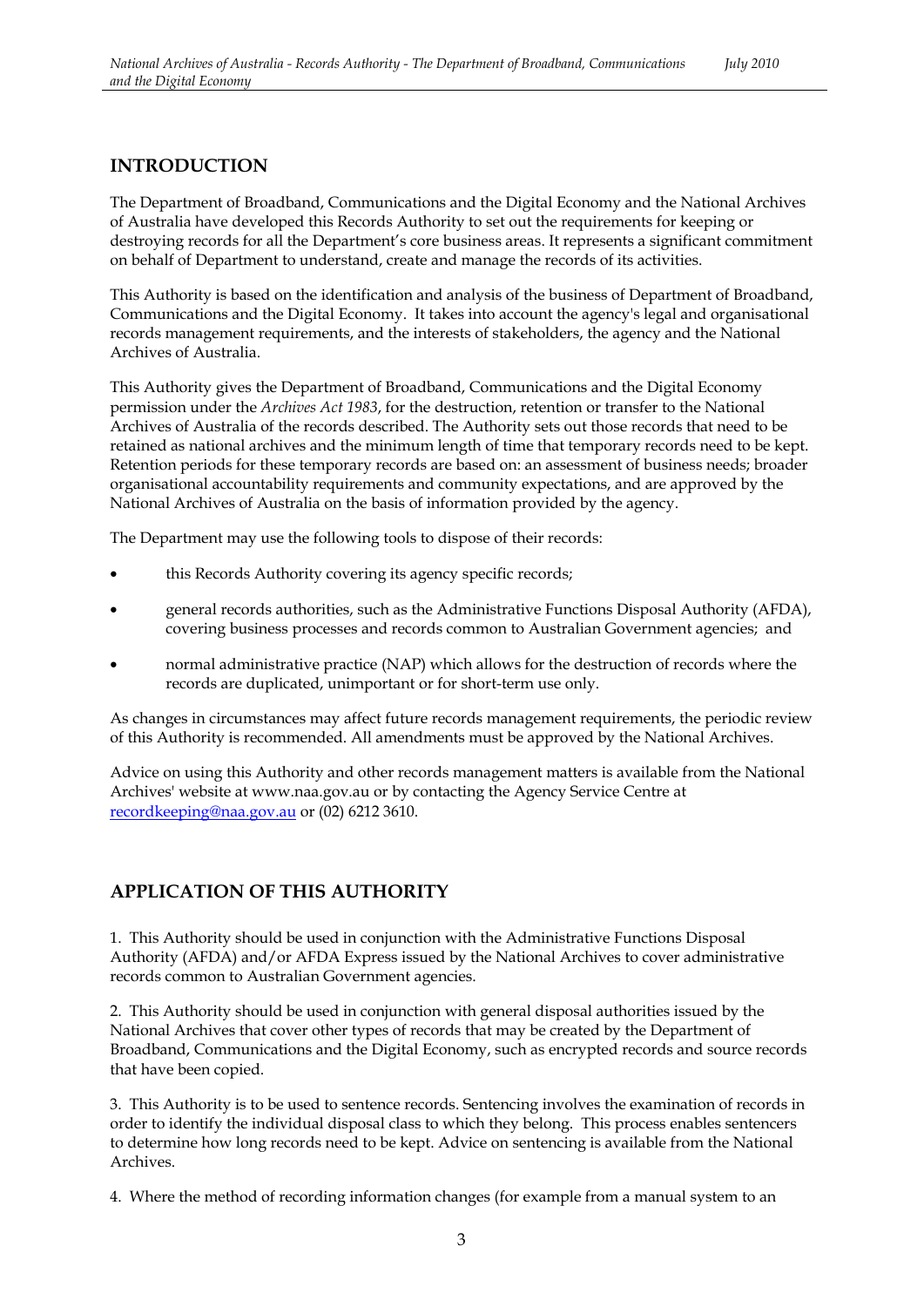electronic system, or when information is migrated from one system to a new system) this Authority can still be used to sentence the records created, providing the records document the same core business. The information must be accessible for the period of time prescribed in this Authority. The Department of Broadband, Communications and the Digital Economy will need to ensure that any software, hardware or documentation required to enable continuing access to the information is available for the periods prescribed.

5. In general, retention requirements indicate a minimum period for retention. The Department of Broadband, Communications and the Digital Economy may extend minimum retention periods if it considers that there is an administrative need to do so, without further reference to the National Archives. Where the Department of Broadband, Communications and the Digital Economy believes that its accountability will be substantially compromised because a retention period or periods are not adequate, it should contact the National Archives for review of the retention period.

 permission to destroy certain records without formal authorisation. This usually occurs where be kept or destroyed. Advice and guidance on destroying records as a normal administrative practice 6. The Normal Administrative Practice (NAP) provision of the Archives Act gives agencies records are duplicated, facilitative or for short-term use only. NAP does not replace arrangements agreed to in this Authority but can be used as a tool to assist in identifying records for destruction together with an agency's Record Authority or Authorities, and with AFDA and AFDA Express. The National Archives recommends that agencies develop and implement a Normal Administrative Practice policy to assist in planning and implementing activities to determine whether records should and on how to develop an agency NAP policy is available from the National Archives' website at www.naa.gov.au

 place no records relating to the topic or event may be destroyed. Further information about disposal 7. From time to time the National Archives will place a freeze on some groups of records relating to a particular topic or event which has gained prominence or provokes controversy. While the freeze is in freezes and whether they affect the application of this Authority is available from the National Archives website at www.naa.gov.au

 8. Records in the care of agencies should be appropriately stored, managed and preserved. Agencies need to meet this obligation to ensure that the records remain authentic and accessible over time. Under Section 31 of the *Archives Act 1983*, access arrangements are required for records that become available to the public currently after thirty years, including those records that remain in agency custody after this time.

9. Appropriate arrangements should be made with the National Archives when records are to be transferred into custody. The National Archives accepts for transfer only those records designated as national archives.

10. Advice on how to use this Authority is available from the Department of Broadband, Communications and the Digital Economy records manager. If there are problems with the application of the Authority that cannot be resolved, please contact the National Archives.

### **CONTACT INFORMATION**

For assistance with this authority or for advice on other recordkeeping matters, please contact National Archives' Agency Service Centre.

| Oueen Victoria Terrace        | Tel: (02) 6212 3610             |
|-------------------------------|---------------------------------|
| Parkes ACT 2600               | Fax: (02) 6212 3989             |
| PO Box 7425                   | Email: recordkeeping@naa.gov.au |
| Canberra Mail Centre ACT 2610 | Website: www.naa.gov.au         |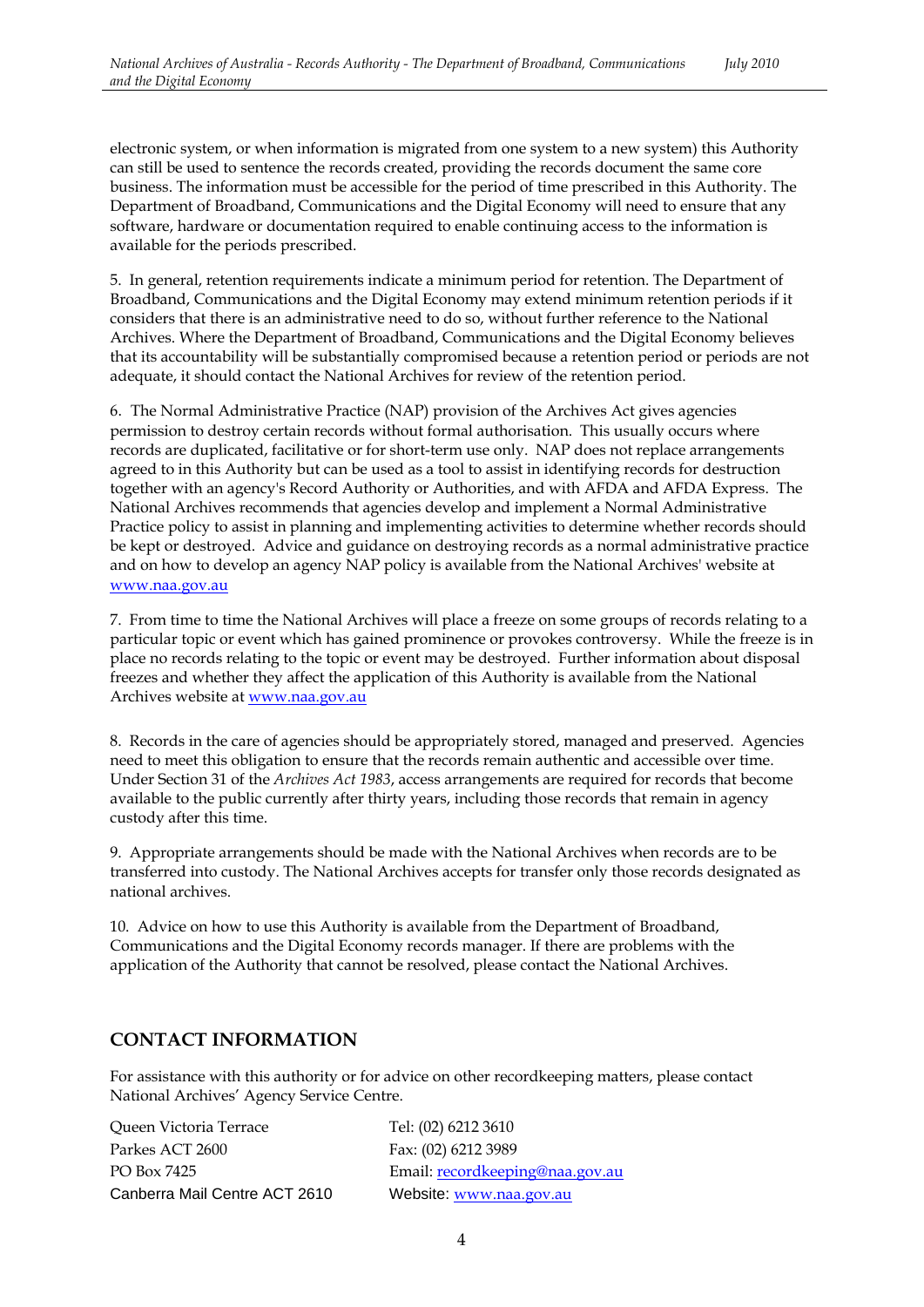### **AUTHORISATION**

#### RECORDS AUTHORITY

| Person to whom notice of<br>authorisation is given: | <b>Peter Harris</b><br>Secretary<br>Department of Broadband, Communications and the<br>Digital Economy<br><b>GPO Box 2154</b><br>Canberra ACT 2601<br>Australia                                                                                                                                                                                                                                                                                                                                                                                                                                                                        |  |
|-----------------------------------------------------|----------------------------------------------------------------------------------------------------------------------------------------------------------------------------------------------------------------------------------------------------------------------------------------------------------------------------------------------------------------------------------------------------------------------------------------------------------------------------------------------------------------------------------------------------------------------------------------------------------------------------------------|--|
| Purpose:                                            | AUTHORISES ARRANGEMENTS FOR THE DISPOSAL OF RECORDS IN<br>ACCORDANCE WITH SECTION 24(2)(b) OF THE ARCHIVES ACT 1983.<br>NAA RkS Ref: 2009/3109                                                                                                                                                                                                                                                                                                                                                                                                                                                                                         |  |
| Application:                                        | All records for the core businesses of:<br>Broadcasting and the Digital Economy Grant Management<br>۰<br>Broadcasting and the Digital Economy Policy Development<br>$\bullet$<br>Broadcasting and the Digital Economy Policy and Legislation<br>۰<br>Implementation<br>Broadcasting and the Digital Economy Sector and Industry Development<br>$\bullet$<br>Telecommunications, Broadband and Postal Services Grant Management<br>$\bullet$<br>Telecommunications, Broadband and Postal Services Policy<br>۰<br>Development<br>Telecommunications, Broadband and Postal Services Policy and<br>$\bullet$<br>Legislation Implementation |  |

Telecommunications, Broadband and Postal Services Sector and Industry Development

This authorisation applies to only the disposal of the records described on the authority in accordance with the disposal action specified on the authority. The authority will apply only if disposal takes place with the consent of the agency that is responsible at the time of disposal for the functions documented in the records concerned.

 $· $2.325$ .$ #

Ross Gibbs Director-General National Archives of Australia

Authorising Officer<br>88 Rives de 23 July 2010.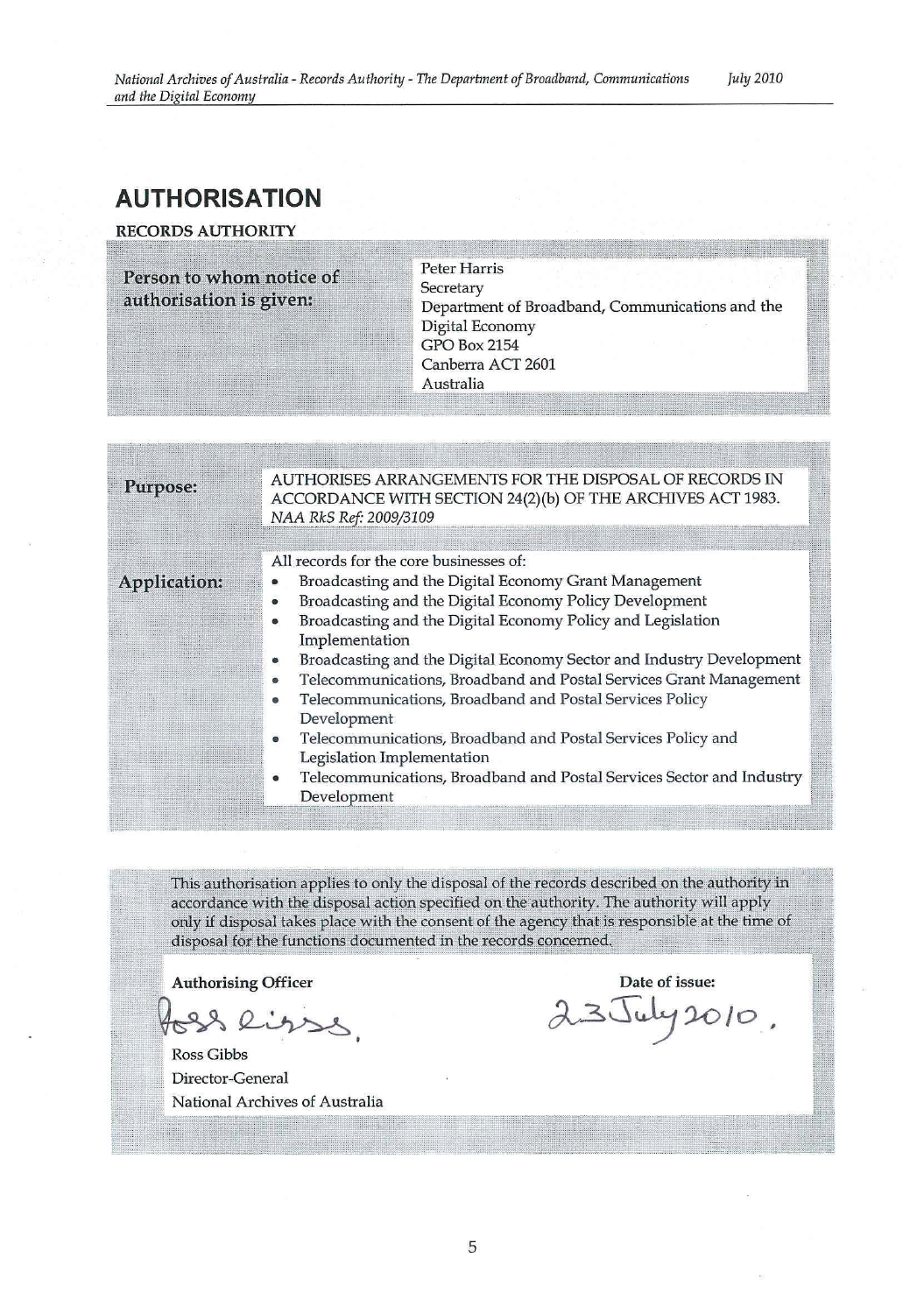## **BROADCASTING AND THE DIGITAL ECONOMY GRANT MANAGEMENT**

The core business of this area is to administer grants, in accordance with Departmental policy and legislation, to support and encourage Australian broadcasting and the digital economy.

Broadcasting is the delivery of television or radio programs to an audience through radio frequency spectrum, cable, optical fibre or satellite. It does not include services that make programs available on demand.

Broadcasting covers the following activities:

- establishing cost effective access to national broadcasting and television services for the Australian public;
- establishing the viability and accountability of the community broadcasting sector in Australia;
- establishing and providing the accountability and funding of national broadcasters in Australia;
- establishing and providing digital broadcasting for radio and television.

The Digital Economy is the network of economic and social activities which are enabled by information and communications technologies, particularly the internet. The digital economy covers the following areas:

- developing the digital economy in Australia;
- managing online content issues and broader content issues related to the digital economy; and
- establishing and providing online security and internet safety within Australia.

The tasks associated with Administering Grants include:

- receiving grant proposals and allocating resources for their evaluation;
- performing an evaluation of grant proposals and advising applicants and stakeholders of the evaluation outcome;
- providing feedback to parties on the application process;
- establishing funding agreements:
- liaison with applicants;
- administering grant funding;
- monitoring the ongoing performance of grant related activity;
- • dealing with breaches of grant conditions;
- audit activities:
- performing grant acquittals; and
- development of agency procedures supporting the administration of grants.

#### **Entry Description of records Disposal action Disposal action**

21491 Records documenting **significant successful** grant Retain as national **WINGER 1914914 INCORDER 191491-10 applications that have attracted high levels of public interest, archives** involve large amounts of money and are precedent setting leading to changes in policy.

*[For similar activities with no long term significance, use class 21492]*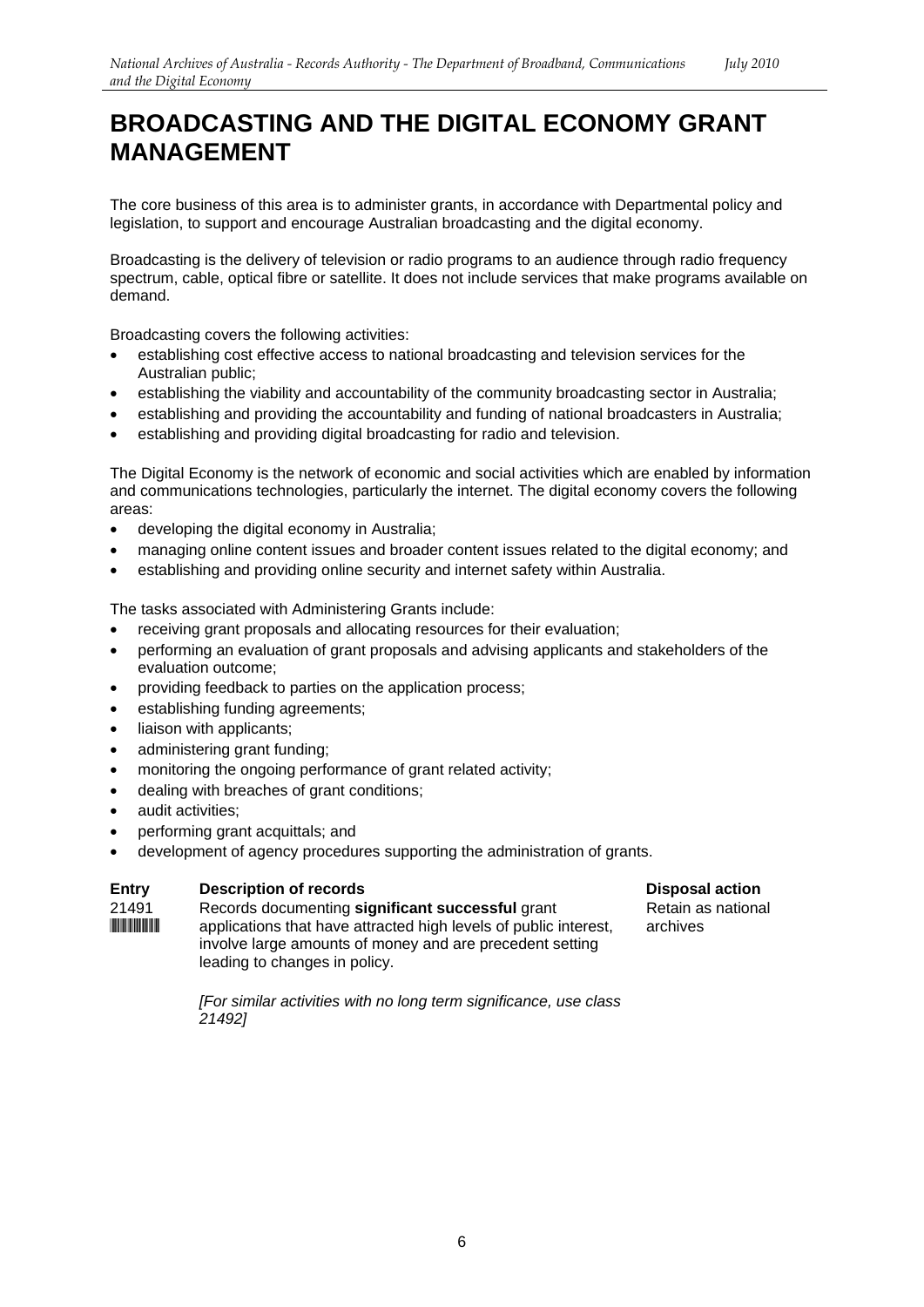## **BROADCASTING AND THE DIGITAL ECONOMY GRANT MANAGEMENT**

| <b>Entry</b>                  | <b>Description of records</b>                                                                                                                                                                | <b>Disposal action</b>                        |
|-------------------------------|----------------------------------------------------------------------------------------------------------------------------------------------------------------------------------------------|-----------------------------------------------|
| 21492                         | Records documenting successful applications for and<br>management of grants that are not considered significant.<br>Includes:                                                                | Destroy 15 years after<br>date of last action |
|                               | grant applications;                                                                                                                                                                          |                                               |
|                               | assessment decisions and authorisations;<br>٠                                                                                                                                                |                                               |
|                               | correspondence with applicants;<br>$\bullet$                                                                                                                                                 |                                               |
|                               | grant contracts and funding agreements;<br>$\bullet$                                                                                                                                         |                                               |
|                               | grant acquittals;                                                                                                                                                                            |                                               |
|                               | receipt and provision of advice;<br>$\bullet$                                                                                                                                                |                                               |
|                               | records of consultations and committee meetings;<br>$\bullet$                                                                                                                                |                                               |
|                               | record of liaison activities;<br>$\bullet$                                                                                                                                                   |                                               |
|                               | audit outcomes; and                                                                                                                                                                          |                                               |
|                               | reports on the administration of the grant.<br>٠                                                                                                                                             |                                               |
|                               | [For similar activities of long term significance, use class<br>21491]                                                                                                                       |                                               |
| 21493<br><b>The Community</b> | Records documenting procedures used to manage the<br>administration of grants. Includes:                                                                                                     | Destroy 10 years after<br>date of last action |
|                               | development records; and<br>$\bullet$                                                                                                                                                        |                                               |
|                               | final versions of manuals, handbooks, directives.<br>$\bullet$                                                                                                                               |                                               |
| 21494                         | Records documenting unsuccessful applications made for<br>grant funding. Includes:<br>grant applications;                                                                                    | Destroy 7 years after<br>date of last action  |
|                               | records of assessment decisions; and<br>٠                                                                                                                                                    |                                               |
|                               | copies of letters to applicants.<br>$\bullet$                                                                                                                                                |                                               |
| 21495                         | All administrative records supporting broadcasting and the<br>digital economy grant management core business other than<br>those covered in class 21491, 21492, 21493 or 21494.<br>Includes: | Destroy 5 years after<br>date of last action  |
|                               | common advice given on applying for grants;<br>$\bullet$                                                                                                                                     |                                               |
|                               | working papers; and<br>$\bullet$                                                                                                                                                             |                                               |
|                               | records relating to consultation with grant applicants<br>including arrangements for meetings, visits and                                                                                    |                                               |

distribution of documents.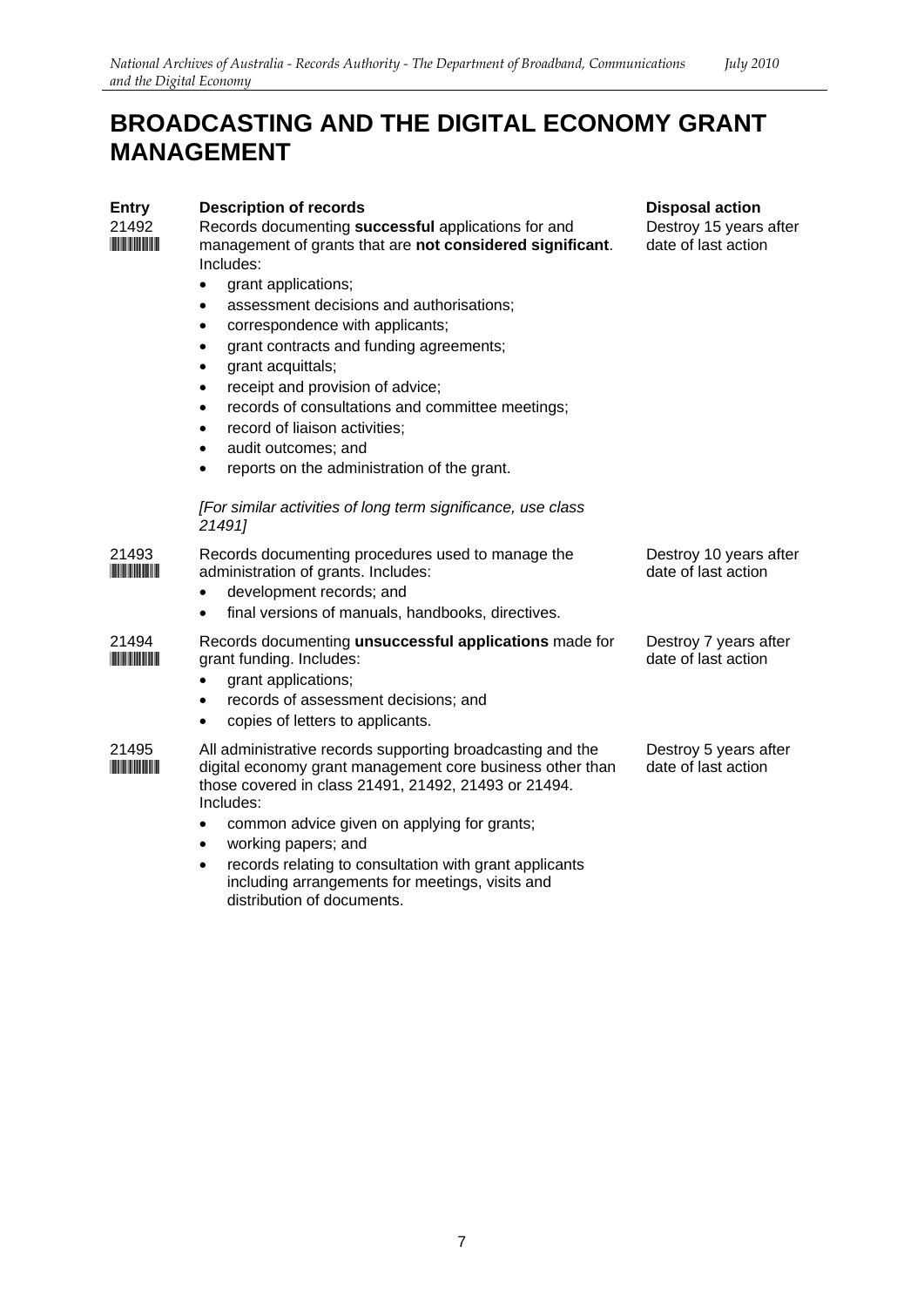## **BROADCASTING AND THE DIGITAL ECONOMY POLICY DEVELOPMENT**

The core business of developing whole-of-government policy for Australia's digital economy and Australian broadcasting. This can include policy created for digital television, radio and television broadcasting, and content regulation.

Broadcasting is the delivery of television or radio programs to an audience through radio frequency spectrum, cable, optical fibre or satellite. It does not include services that make programs available on demand.

Broadcasting covers the following activities:

- establishing cost effective access to national broadcasting and television services for the Australian public;
- establishing the viability and accountability of the community broadcasting sector in Australia;
- establishing and providing the accountability and funding of national broadcasters in Australia;
- establishing and providing digital broadcasting for radio and television;
- provision of commercial media regulation; and
- managing broadcasting content issues.

The Digital Economy is the network of economic and social activities which are enabled by information and communications technologies, particularly the internet. The digital economy covers the following activities:

- developing the digital economy in Australia;
- managing online content issues and broader content issues related to the digital economy;
- establishing and providing online security and internet safety within Australia;
- establishing Government strategy for the digital economy;
- the performance of Australian business in the digital economy;
- establishing cross-portfolio coordination on digital economy issues; and
- establishing International engagement on digital economy issues by Australia.

The tasks associated with Policy Implementation in these activities include:

- researching, analysing and reviewing existing policy and legislation;
- consulting stakeholders;
- managing committees and taskforces;
- developing legal and policy frameworks;
- Preparing papers, submissions and reports;
- establishing funding frameworks;
- providing policy advice to ministers and other stakeholders within the Department; and
- drafting and authorising policy.

*For legal advice given and received on the interpretation of legislation, use LEGAL SERVICES – Advice.* 

*For the preparation and passage of legislation through Parliament, use GOVERNMENT RELATIONS – Legislation.* 

*For managing the acquisition of goods and services, and tendering and contracting arrangements to support the Broadcasting and the Digital Economy Policy Development core business, use AFDA – PROCUREMENT.* 

*For carrying out inquiries or participating in government enquiries relating to the core business, use GOVERNMENT RELATIONS – Inquiries.* 

*For managing the activities of advisory bodies established to advise the core business, use ADVISORY BODIES.* 

*For handling public reaction to policy or services, use COMMUNITY RELATIONS - public reaction.* 

*For records that are not needed to document business activities, such as copies, unimportant drafts or rough working papers, refer to the Agency's Normal Administrative Practice (NAP) policy or the*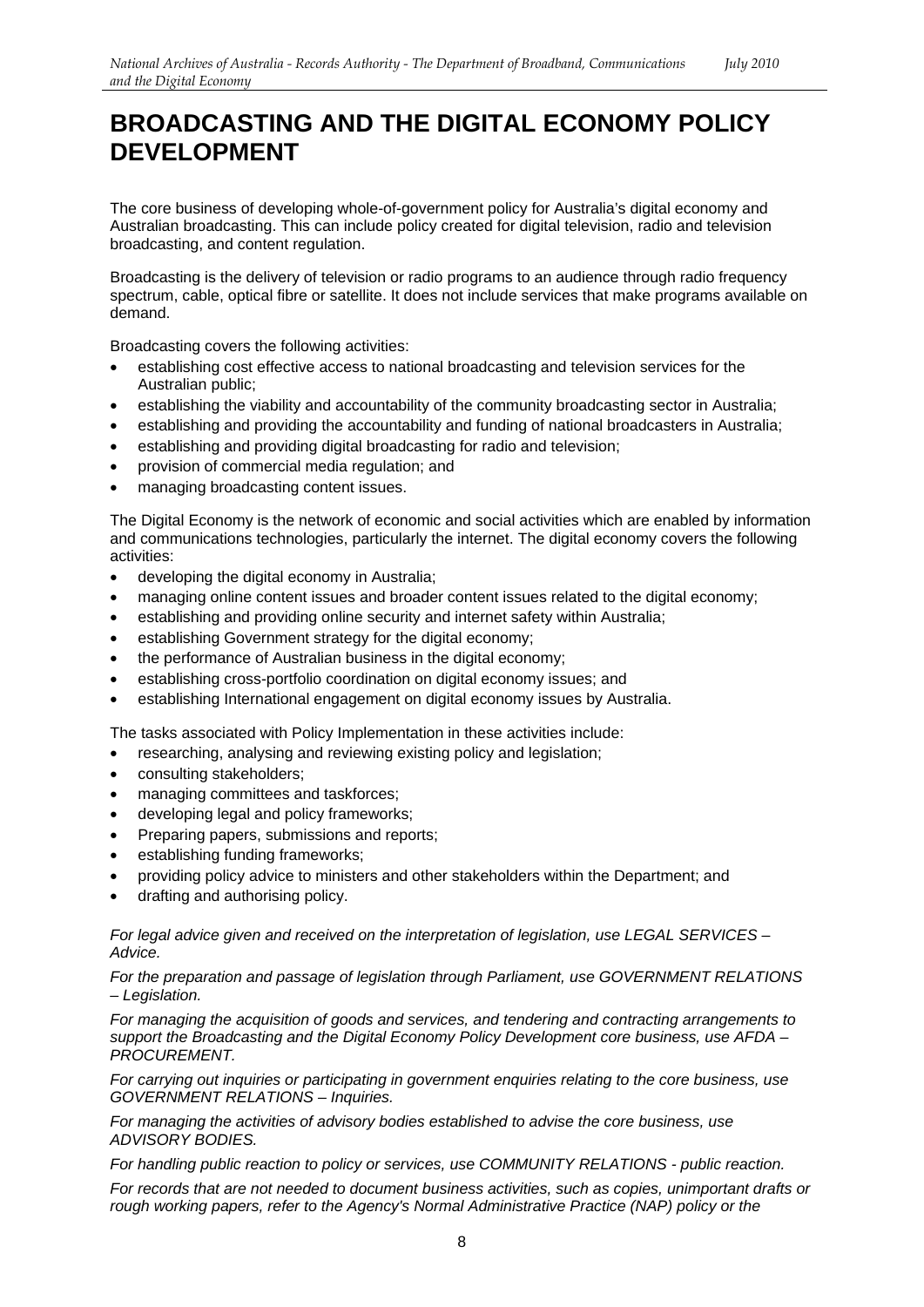### **BROADCASTING AND THE DIGITAL ECONOMY POLICY DEVELOPMENT**

*National Archives of Australia guidelines on destroying records as a normal administrative practice http://www.naa.gov.au/records-management/keep-destroy-transfer/NAP/index.aspx* 

**Entry Description of records** 

21477 \*21477\*

Records documenting the development of policy. Includes:

- policy proposals;
- research papers and discussion papers;
- results of consultations and committee meetings;
- the receipt and provision of advice;
- supporting reports;
- major drafts;
- records of high level Government initiatives;
- records of international agreements;
- final policy documents; and
- ministerial advice.

21485 \*21485\* All administrative records supporting the broadcasting and the digital economy policy development core business other than those covered in class 21477. Includes: Destroy 5 years after date of last action

- policy and advice drafts with minor changes; and
- records relating to consultation with stakeholders including arrangements for meetings, visits and distribution of documents.

**Disposal action** 

Retain as national archives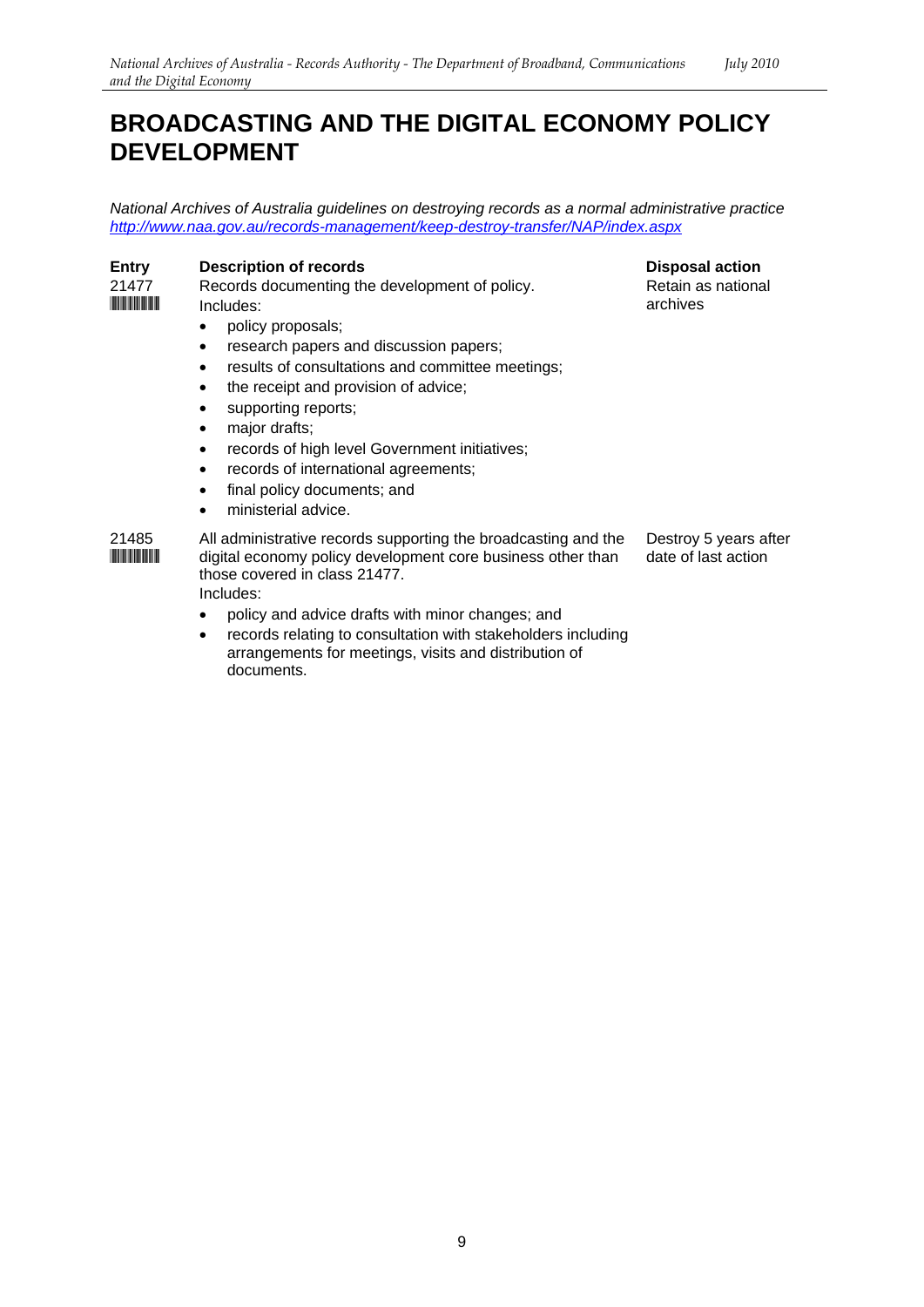## **BROADCASTING AND THE DIGITAL ECONOMY POLICY AND LEGISLATION IMPLEMENTATION**

The core business of this area is to implement government-wide policies, plans, regulatory frameworks and legislation for broadcasting and the digital economy within Australia. This includes activities relating to the regulation of the digital economy, the information economy, digital television, radio and television broadcasting, and content within these media. It also includes monitoring to ensure that implementation goes according to schedule and that standards are met.

Broadcasting is the delivery of television or radio programs to an audience through radio frequency spectrum, cable, optical fibre or satellite. It does not include services that make programs available on demand.

Broadcasting covers the following activities:

- establishing cost effective access to national broadcasting and television services for the Australian public;
- establishing the viability and accountability of the community broadcasting sector in Australia;
- establishing and providing the accountability and funding of national broadcasters in Australia;
- establishing and providing digital broadcasting for radio and television;
- provision of commercial media regulation; and
- managing broadcasting content issues.

The Digital Economy is the network of economic and social activities which are enabled by information and communications technologies, particularly the internet. The digital economy covers the following activities:

- developing the digital economy in Australia;
- managing online content issues and broader content issues related to the digital economy;
- establishing and providing online security and internet safety within Australia;
- establishing Government strategy for the digital economy;
- the performance of Australian business in the digital economy;
- establishing cross-portfolio coordination on digital economy issues; and
- establishing International engagement on digital economy issues by Australia.

The tasks associated with Policy and Legislation Implementation in these activities includes:

- maintaining regulatory frameworks based on legislation;
- providing advice on policy and legislation to stakeholders from outside of the Department, to whole-of-government and the Australian community;
- managing committee and ad-hoc meetings and task forces;
- consulting, informing and liaising with stakeholders;
- arranging or attending external conferences;
- monitoring, evaluating, reviewing and auditing regulatory activities;
- developing and implementing plans, procedures and instructions; and
- preparing submissions and reports.

#### *For tasks associated with processing and administering grants that support broadcasting and the digital economy use BROADCASTING AND THE DIGITAL ECONOMY - GRANT MANAGEMENT.*

*For tasks associated with supporting the development of Australian broadcasting and the digital economy use BROADCASTING AND THE DIGITAL ECONOMY - SECTOR AND INDUSTRY DEVELOPMENT.* 

*For overall planning to achieve corporate objectives, use STRATEGIC MANAGEMENT – Planning.* 

*For legal advice given and received on the interpretation of legislation, use LEGAL SERVICES – Advice.* 

*For handling public reaction to policy or services, use COMMUNITY RELATIONS - public reaction.* 

*For records that are not needed to document business activities, such as copies, unimportant drafts or rough working papers, refer to the Agency's Normal Administrative Practice (NAP) policy or the*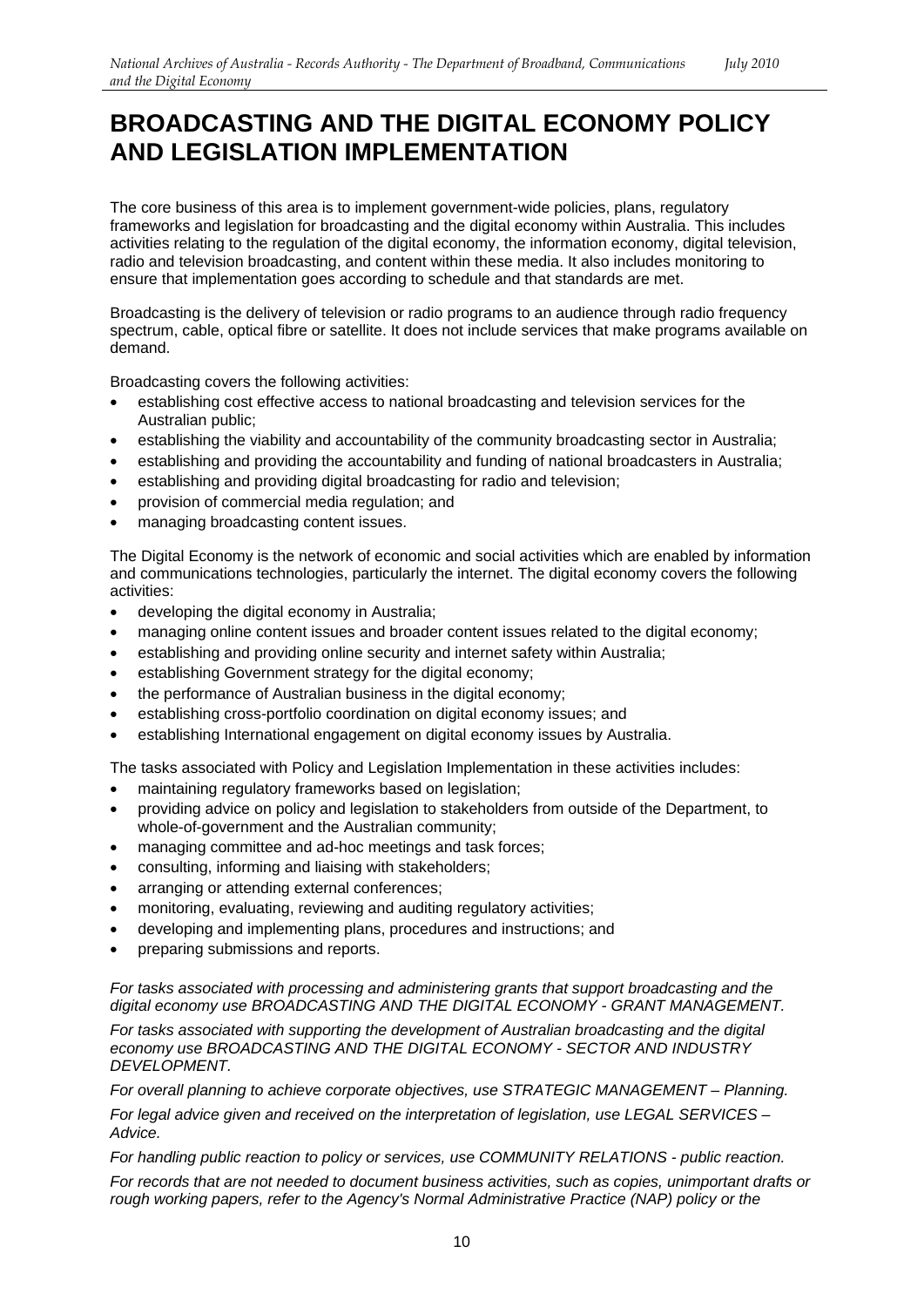### **BROADCASTING AND THE DIGITAL ECONOMY POLICY AND LEGISLATION IMPLEMENTATION**

*National Archives of Australia guidelines on destroying records as a normal administrative practice http://www.naa.gov.au/records-management/keep-destroy-transfer/NAP/index.aspx.* 

**Disposal action** 

#### **Entry Description of records**

21486 Records relating to the implementation of **significant** polices and legislation such as the sale of major public assets, implementation of new infrastructure projects or regulatory changes resulting in major changes to the way services are delivered, or have resulted in far reaching social and economic changes, or have been controversial, and the promotion campaigns supporting these projects. Retain as national archives

> *[For similar activities with no long term significance, use class 21487]*

21487 Records documenting the administration broadcasting and the **WINNIMINI** digital economy policy and legislation implementation that are **not considered significant** and other activities supporting the management of core business. Includes: Destroy 10 years after date of last action

- implementation plans;
- records documenting the development of agency manuals, handbooks, directives and final versions;
- formal user instructions:
- records of consultations, liaison and feedback activities;
- receipt and provision of advice;
- agreements;
- research papers;
- meeting and committee records;
- records of liaison activities;
- formal reports; and
- media releases.

*[For similar activities of long term significance, use class 21486]* 

21488 Records documenting broadcasting and the digital economy<br>**IMMINING** policy and legislation implementation other than those cover policy and legislation implementation other than those covered in class 21486 and 21487. Also includes routine operational administrative tasks supporting core business. Destroy 5 years after date of last action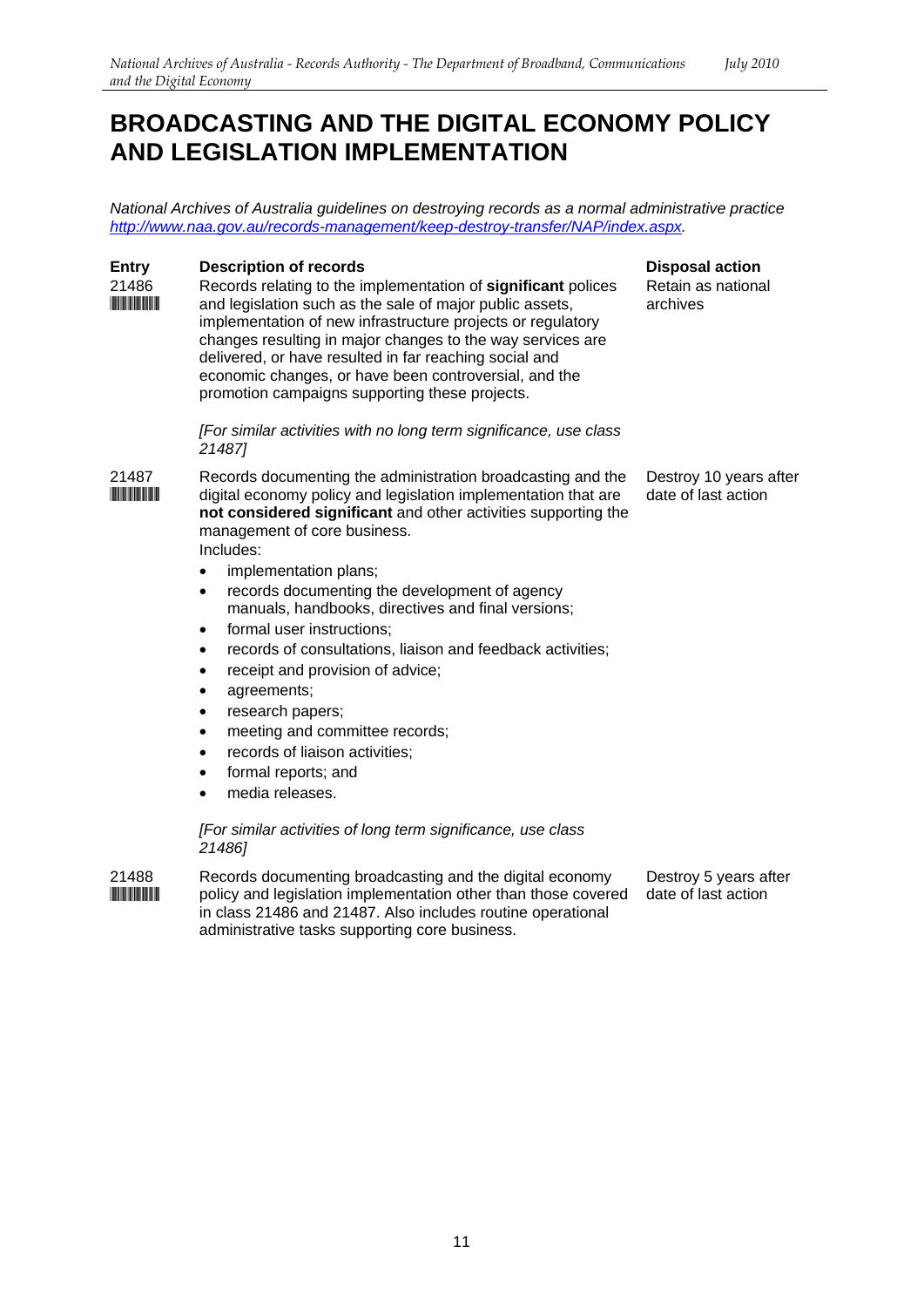### **BROADCASTING AND THE DIGITAL ECONOMY SECTOR AND INDUSTRY DEVELOPMENT**

The core business of supporting and fostering the development of the Australian broadcasting sector and the digital economy.

Broadcasting is the delivery of television or radio programs to an audience through radio frequency spectrum, cable, optical fibre or satellite. It does not include services that make programs available on demand.

Broadcasting covers the following activities:

- establishing cost effective access to national broadcasting and television services for the Australian public;
- establishing the viability and accountability of the community broadcasting sector in Australia;
- establishing and providing the accountability and funding of national broadcasters in Australia;
- establishing and providing digital broadcasting for radio and television;
- • provision of commercial media regulation; and
- managing broadcasting content issues;

The Digital Economy is the network of economic and social activities which are enabled by information and communications technologies, particularly the internet. The digital economy covers the following activities:

- developing the digital economy in Australia;
- managing online content issues and broader content issues related to the digital economy;
- establishing and providing online security and internet safety within Australia:
- establishing Government strategy for the digital economy;
- the performance of Australian business in the digital economy;
- establishing cross-portfolio coordination on digital economy issues; and
- establishing International engagement on digital economy issues by Australia.

The tasks associated with Sector and Industry Development in these activities includes:

- developing and operating Government programs for Australian sectors and industries;
- promoting Australian sectors and industries through international and regional organisations;
- promoting Australian sectors and industries by arranging or attending conferences;
- researching and analysing Australian sectors and industries;
- monitoring the ongoing performance of Government programs for Australian sectors and industries;
- consulting and informing stakeholders;
- preparing submissions and reports;
- administering funding for relevant Government programs;
- managing initiatives, projects and task forces for relevant Government programs; and
- development of internal procedures to manage sector and industry development activities.

#### *For grants administered as part of sector and industry development broadcasting and the digital economy use BROADCASTING AND THE DIGITAL ECONOMY - GRANT MANAGEMENT.*

*For the activities relating to issuing, receiving and assessing tenders and managing the performance of external service providers, use PROCUREMENT.* 

*For handling public reaction to policy or services, use COMMUNITY RELATIONS - public reaction.* 

*For records that are not needed to document business activities, such as copies, unimportant drafts or rough working papers, refer to the Agency's Normal Administrative Practice (NAP) policy or the National Archives of Australia guidelines on destroying records as a normal administrative practice http://www.naa.gov.au/records-management/keep-destroy-transfer/NAP/index.aspx*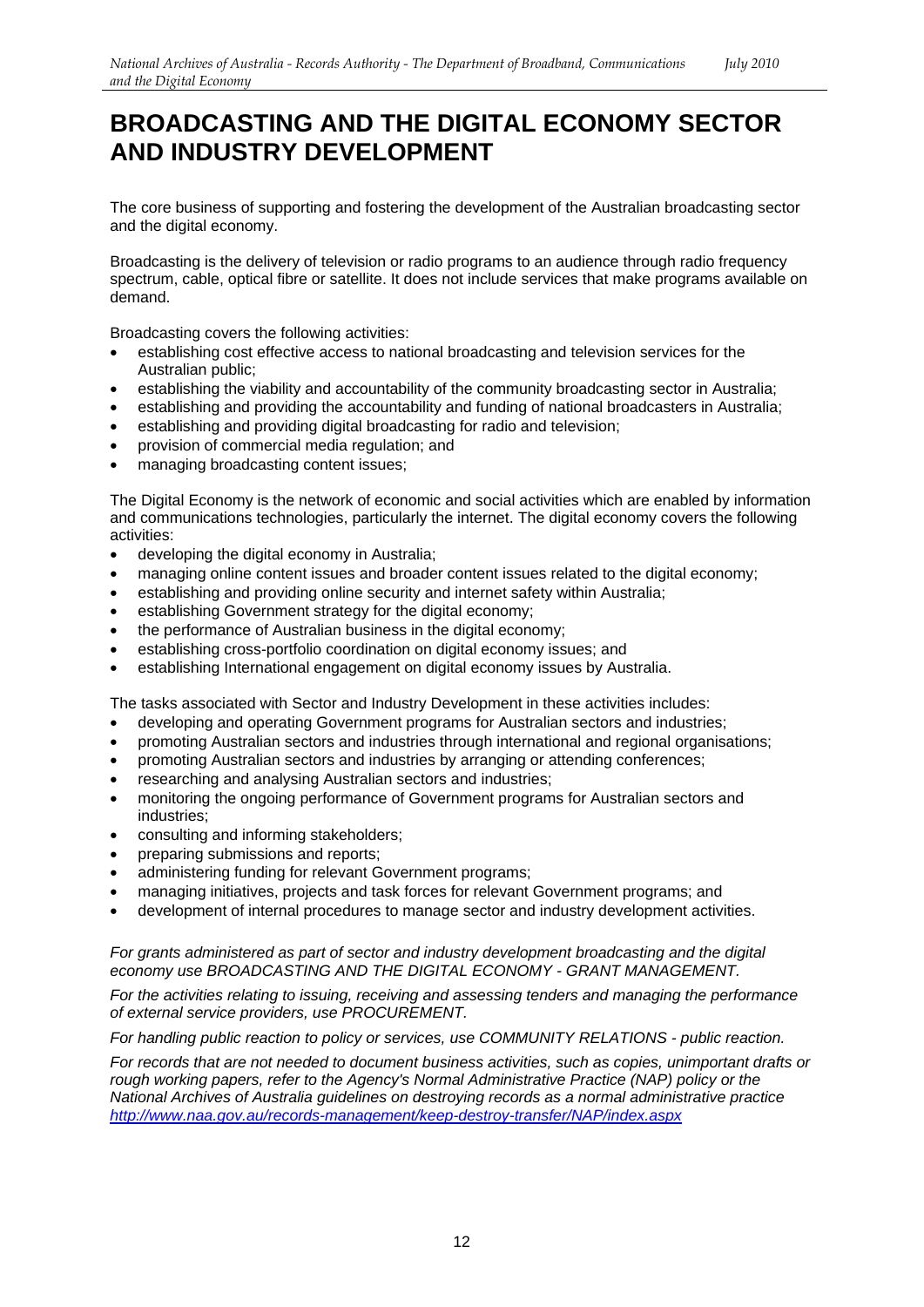### **BROADCASTING AND THE DIGITAL ECONOMY SECTOR AND INDUSTRY DEVELOPMENT**

| <b>Entry</b><br>21489 | <b>Description of records</b><br>Records establishing the objectives, outcomes and<br>authorisation of sector and industry development programs.<br>Includes:<br>approved program proposals;<br>program objective and outcome statements;<br>٠<br>funding commitment documentation;<br>٠<br>letters from the Minister or the Governor General;<br>$\bullet$<br>legislative instruments and determinations; and<br>٠<br>international committees or meetings or where the agency<br>$\bullet$<br>is the lead agency providing secretariat services. | <b>Disposal action</b><br>Retain as nationa<br>archives |
|-----------------------|----------------------------------------------------------------------------------------------------------------------------------------------------------------------------------------------------------------------------------------------------------------------------------------------------------------------------------------------------------------------------------------------------------------------------------------------------------------------------------------------------------------------------------------------------|---------------------------------------------------------|
| 21490                 | Records documenting telecommunications, broadband and<br>postal services sector and industry development activities<br>other than those covered in class 21489. Includes:<br>program development, execution and evaluation;                                                                                                                                                                                                                                                                                                                        | Destroy 10 years<br>date of last action                 |
|                       | records documenting the development of agency of<br>$\bullet$<br>agency manuals, handbooks, directives and final versions;<br>and                                                                                                                                                                                                                                                                                                                                                                                                                  |                                                         |

• conference proceedings and promotion.

*[For involvement in international committees or meetings or where the agency is the lead agency providing secretariat services, use class 21489]* 

ational

ears after action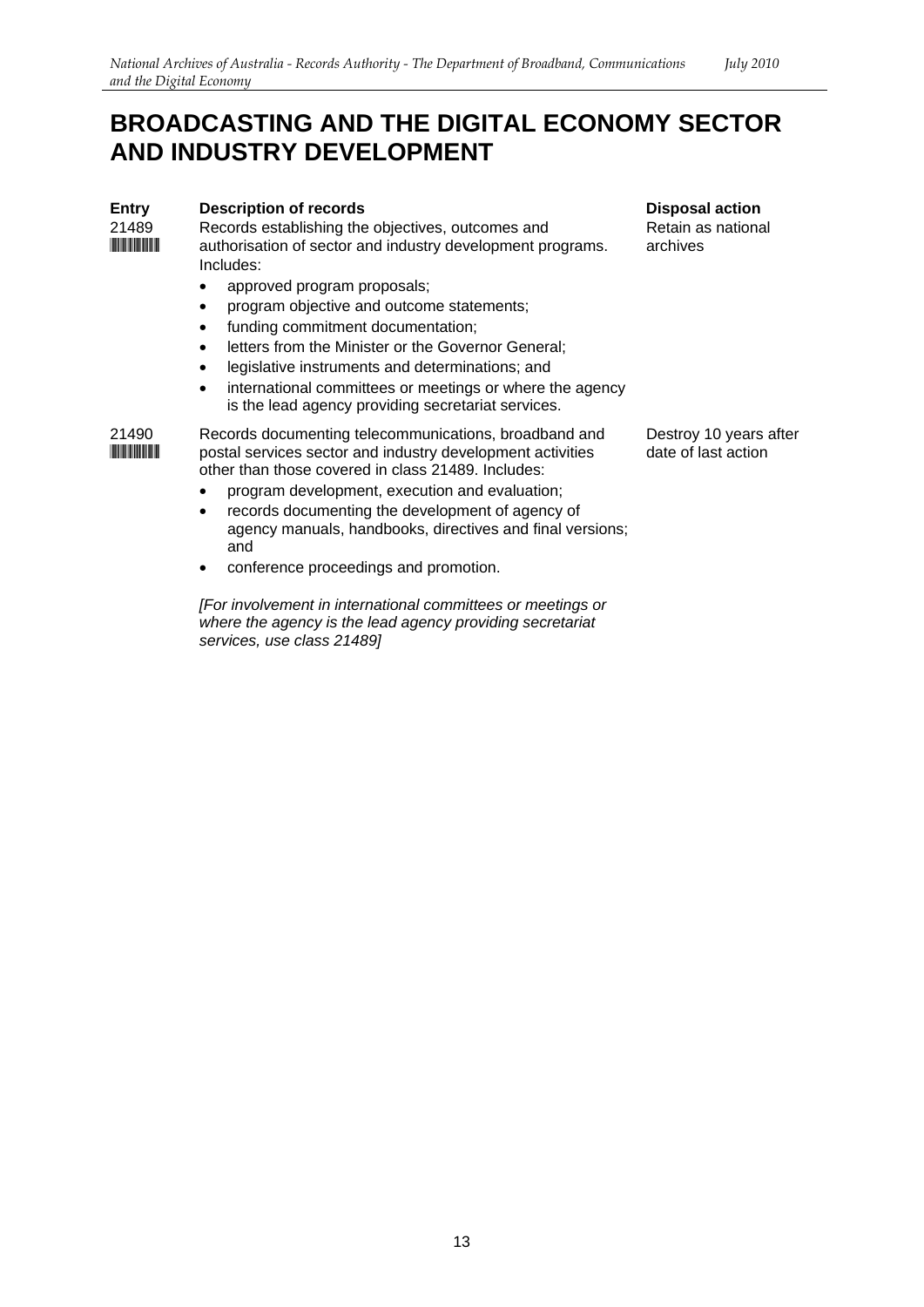### **TELECOMMUNICATIONS, BROADBAND AND POSTAL SERVICES GRANT MANAGEMENT**

The core business of this area is to administer grants, in accordance with Departmental policy and legislation, to support and encourage telecommunications, broadband and postal services.

Telecommunications is the carriage of communications by means of guided or unguided electromagnetic energy.

Telecommunications covers the following activities:

- establishing competitive and accessible telecommunication services for the Australian public; and
- improving telecommunications services to indigenous communities and regional Australia.

Broadband is a term used to describe fast, high bandwidth "always-on" access to the Internet. Broadband covers the following activities:

- establishing equitable access to broadband services across Australia;
- investing in broadband and communications infrastructure;
- understanding the implications of broadband usage and broadband policy for the Government;
- postal Services provides the collection and distribution of postal articles, including letters and packages;
- postal services covers the following areas; and
- establishing cost effective and accessible postal services within Australia.

The tasks associated with Administering Grants in this area include:

- receiving grant proposals and allocating resources for their evaluation;
- performing an evaluation of grant proposals and advising applicants and stakeholders of the evaluation outcome;
- providing feedback to parties on the application process;
- liaison with applicants;
- establishing funding agreements;
- administering grant funding;
- monitoring the ongoing performance of grant related activity;
- dealing with breaches of grant conditions;
- conducting audits;
- performing grant acquittals; and
- development of agency procedures supporting the administration of grants.

#### **Entry Description of records Disposal action Disposal action**

21472 Records documenting **significant successful** grant Retain as national **WINTERFIFE Applications that have attracted high levels of public interest, archives** involve large amounts of money and are precedent setting leading to changes in policy.

[*For similar activities with no long term significance, use class 21473]*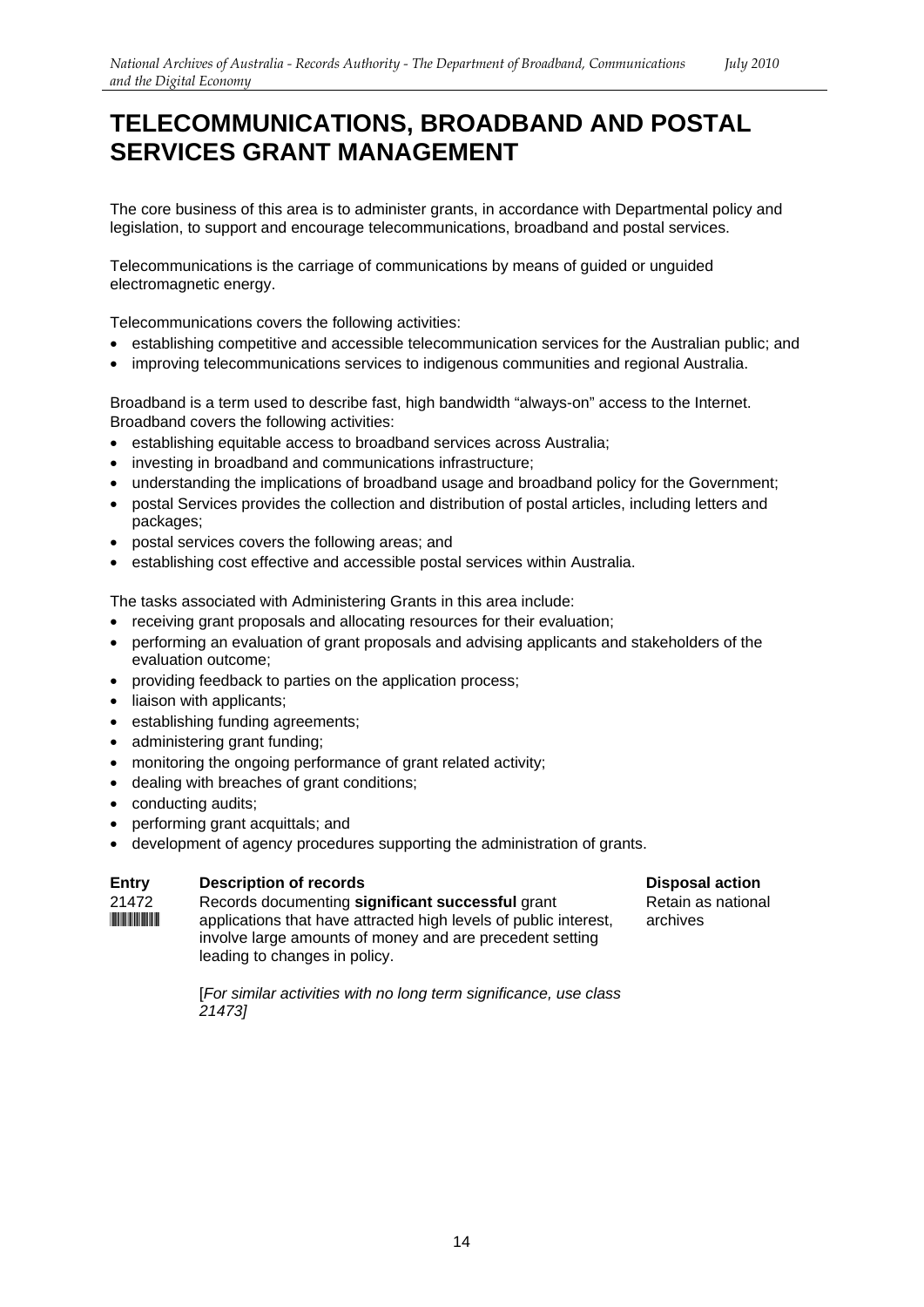### **TELECOMMUNICATIONS, BROADBAND AND POSTAL SERVICES GRANT MANAGEMENT**

| <b>Entry</b><br>21473 | <b>Description of records</b><br>Records documenting successful applications for and the<br>management of grants that are not considered significant.<br>Includes:<br>• grant applications;<br>assessment decisions and authorisations;<br>$\bullet$<br>correspondence with applicants;<br>$\bullet$<br>grant contracts and funding agreements;<br>$\bullet$<br>grant acquittals;<br>$\bullet$<br>receipt and provision of advice;<br>٠<br>records of consultations and committee meetings;<br>$\bullet$<br>record of liaison activities;<br>audit outcomes; and<br>$\bullet$<br>reports on the administration of the grant.<br>$\bullet$<br>[For similar activities of long term significance, use class<br>21472] | <b>Disposal action</b><br>Destroy 15 years after<br>date of last action |
|-----------------------|---------------------------------------------------------------------------------------------------------------------------------------------------------------------------------------------------------------------------------------------------------------------------------------------------------------------------------------------------------------------------------------------------------------------------------------------------------------------------------------------------------------------------------------------------------------------------------------------------------------------------------------------------------------------------------------------------------------------|-------------------------------------------------------------------------|
| 21474                 | Records documenting the procedures used to manage the<br>administration of grants.<br>Includes:<br>• development records; and<br>final versions of manuals, handbooks, directives.<br>$\bullet$                                                                                                                                                                                                                                                                                                                                                                                                                                                                                                                     | Destroy 10 years after<br>date of last action                           |
| 21475                 | Records documenting unsuccessful applications made for<br>grant funding.<br>Includes:<br>• grant applications;<br>records of assessment decisions; and<br>$\bullet$<br>copies of letters to applicants.<br>$\bullet$                                                                                                                                                                                                                                                                                                                                                                                                                                                                                                | Destroy 7 years after<br>date of last action                            |
| 21476                 | All administrative records supporting the telecommunications,<br>broadband and postal service grant management core<br>business other than those covered in class 21472, 21473,<br>21474 or 21475.<br>Includes:<br>common advice given on applying for grants;<br>$\bullet$<br>working papers; and<br>records relating to consultation with grant applicants<br>$\bullet$<br>including arrangements for meetings, visits and distribution<br>of documents.                                                                                                                                                                                                                                                          | Destroy 5 years after<br>date of last action                            |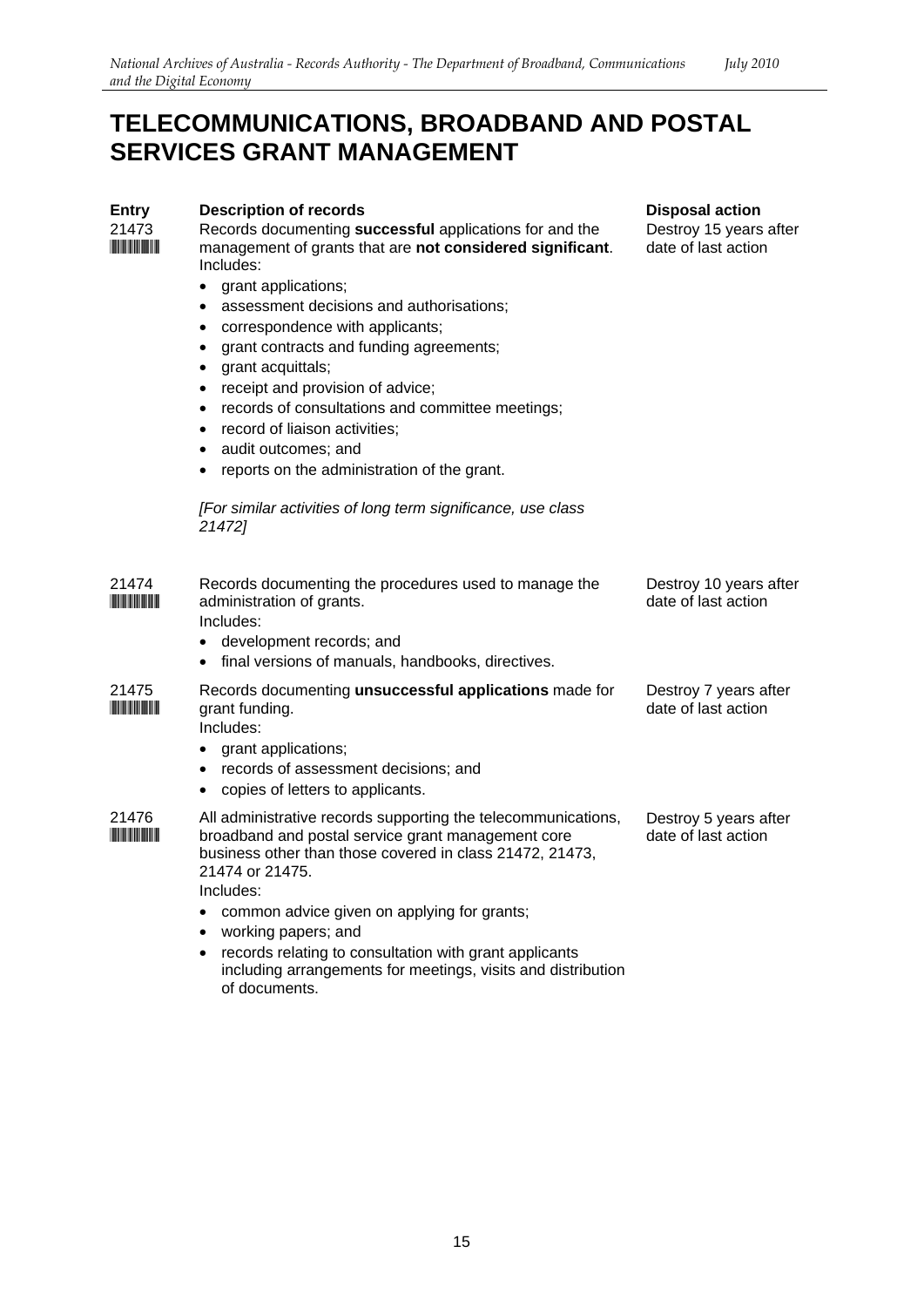## **TELECOMMUNICATIONS, BROADBAND AND POSTAL SERVICES POLICY DEVELOPMENT**

The core business of this area is to develop whole-of-government policy for Australian telecommunications and broadband, and the postal industry of Australia. This includes policy and legislation created for the development of broadband infrastructure and telecommunication networks, network and spectrum regulation and consumer protection.

Telecommunications is the carriage of communications by means of guided or unguided electromagnetic energy.

Telecommunications covers the following activities:

- establishing competitive and accessible telecommunication services for the Australian public;
- establishing telecommunications regulatory policy;
- improving telecommunications services to indigenous communities and regional Australia;
- establishing law enforcement and the use of telecommunications;
- establishing radio communications spectrum and telephone number regulation;
- establishing internet governance and domain name regulation;
- establishing communications infrastructure protection;
- establishing and directing Government enterprises in the telecommunications industry;
- establishing International agreements and trade policy for telecommunication and network services;
- • establishing International engagement on internet and telecommunication issues by Australia; and
- • broadband is a term used to describe fast, high bandwidth "always-on" access to the Internet.

Broadband covers the following activities:

- establishing equitable access to broadband services across Australia;
- investing in broadband and communications infrastructure;
- understanding the implications of broadband usage and broadband policy for the Government;
- establishing the rollout of high speed Broadband to Australia; and
- Postal Services provides the collection and distribution of postal articles, including letters and packages.

Postal Services covers the following activities:

- establishing and directing cost effective and accessible postal services within Australia;
- establishing and directing Australian postal services regulation;
- establishing and directing Government enterprises in the postal industry; and
- establishing International engagement on postal services issues by Australia.

The tasks associated with the Development of Policy include:

- researching, analysing and reviewing existing policy and legislation;
- consulting with stakeholders:
- managing committee meetings, ad-hoc meetings and taskforces;
- developing legal and policy frameworks;
- preparing discussion papers, submissions and reports;
- establishing funding frameworks;
- providing policy advice to ministers and other stakeholders within the Department;
- • drafting and authorising policy; and
- negotiating, reviewing and establishing agreements.

*For legal advice given and received on the interpretation of legislation, use LEGAL SERVICES - Advice.* 

*For the preparation and passage of legislation through Parliament, use GOVERNMENT RELATIONS - Legislation.*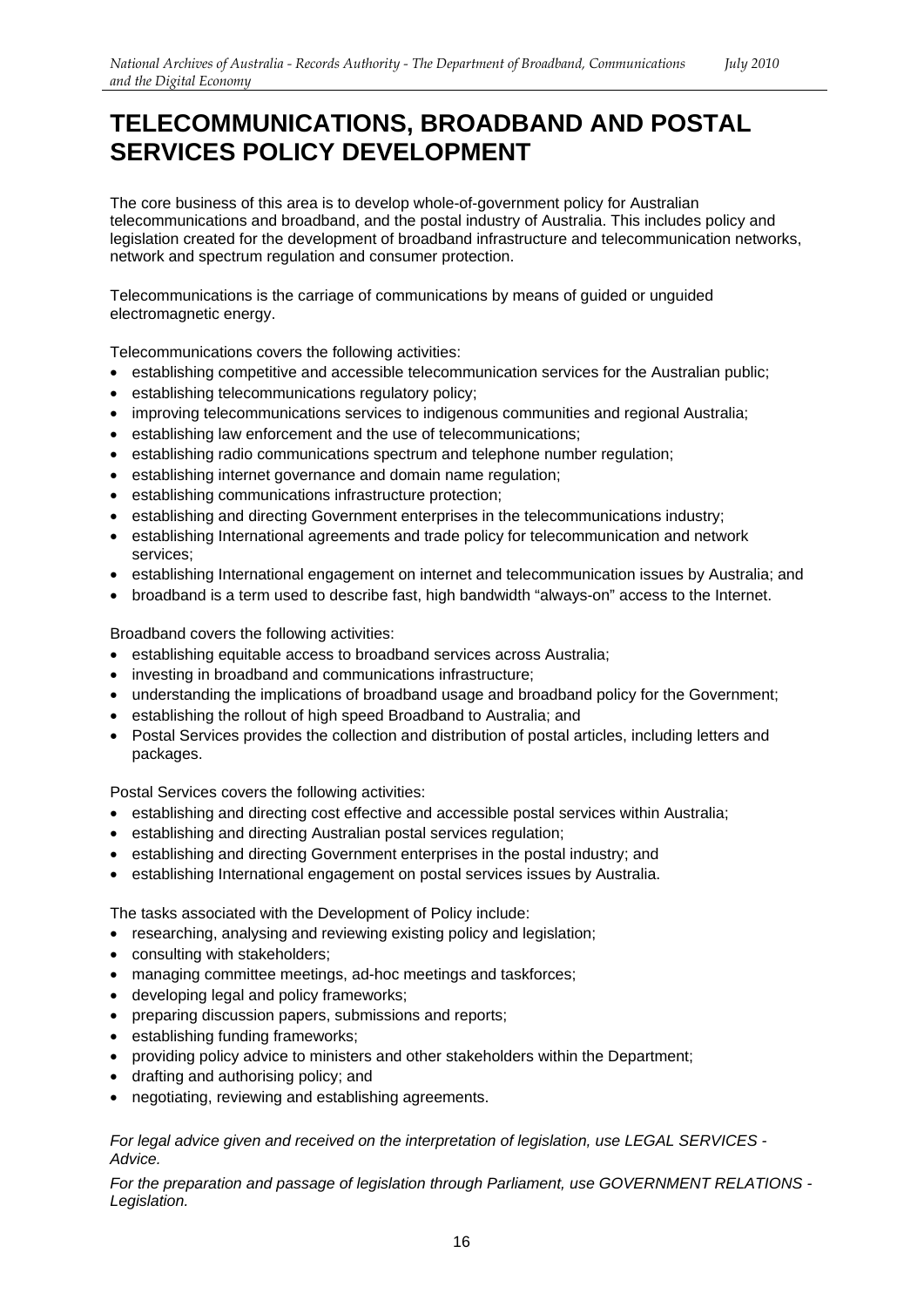### **TELECOMMUNICATIONS, BROADBAND AND POSTAL SERVICES POLICY DEVELOPMENT**

*For managing the acquisition of goods and services, and tendering and contacting arrangements to support the Telecommunications, broadband and postal services policy development core business, use PROCUREMENT.* 

*For carrying out inquiries or participating in government enquiries relating to the core business, use GOVERNMENT RELATIONS – Inquiries.* 

*For managing the activities of bodies established to advise on the core business, use ADVISORY BODIES.* 

*For handling public reaction to policy or services, use COMMUNITY RELATIONS - public reaction.* 

*For records that are not needed to document business activities, such as copies, unimportant drafts or rough working papers, refer to the Agency's Normal Administrative Practice (NAP) policy or the National Archives of Australia guidelines on destroying records as a normal administrative practice http://www.naa.gov.au/records-management/keep-destroy-transfer/NAP/index.aspx* 

#### **Entry Description of records**  21465 Records documenting the development of policy. **WINNING** Includes: • policy proposals;

- 
- research papers and discussion papers;
- results of consultations and committee meetings;
- the receipt and provision of advice;
- supporting reports;
- maior drafts:
- records of high level Government initiatives;
- records of international agreements;
- final policy documents; and
- ministerial advice.

21466 All administrative records supporting the telecommunications, **INFIFIFIFIFITE:** broadband and postal service policy development core business other than those covered in class 21465. Includes:

- policy and advice drafts with minor changes; and
- records relating to consultation with stakeholders including arrangements for meetings, visits and distribution of documents.

**Disposal action**  Retain as national archives

Destroy 5 years after date of last action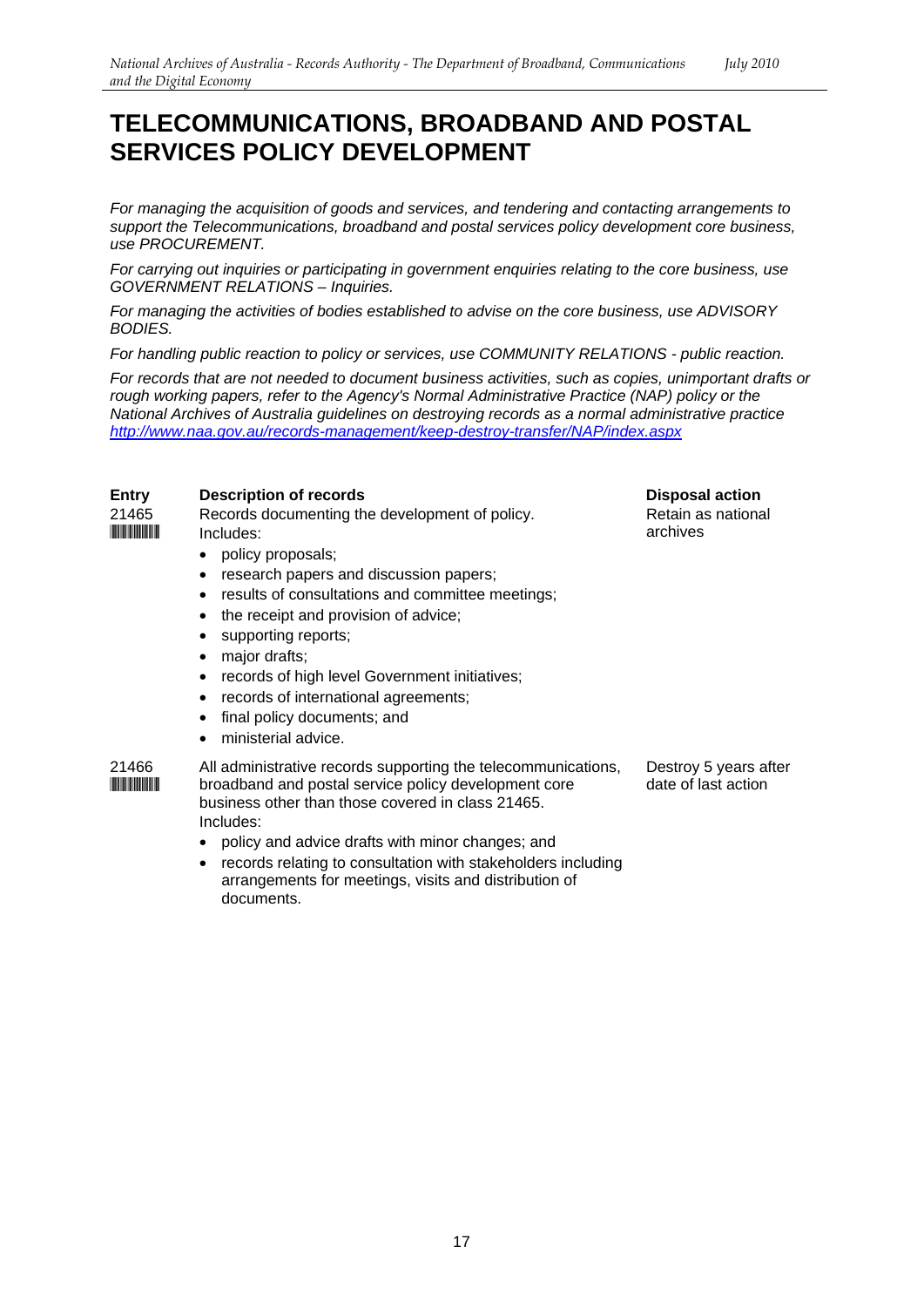## **TELECOMMUNICATIONS, BROADBAND AND POSTAL SERVICES POLICY AND LEGISLATION IMPLEMENTATION**

The core business of this area is to implement government-wide policies, regulatory frameworks and legislation relating to telecommunications, broadband and postal services. This includes activities relating to the development of broadband infrastructure and telecommunication networks, network and spectrum regulation, and consumer protection. It also includes monitoring to ensure that implementation goes according to schedule and that standards are met. Excludes managing grants to support the implementation of telecommunications, broadband and postal services.

Telecommunications is the carriage of communications by means of guided or unguided electromagnetic energy.

Telecommunications covers the following activities:

- establishing competitive and accessible telecommunication services for the Australian public;
- • establishing telecommunications regulatory policy;
- improving telecommunications services to indigenous communities and regional Australia;
- establishing law enforcement and the use of telecommunications;
- establishing radio communications spectrum and telephone number regulation;
- establishing internet governance and domain name regulation;
- establishing communications infrastructure protection;
- establishing and directing Government enterprises in the telecommunications industry;
- establishing International agreements and trade policy for telecommunication and network services; and
- • establishing International engagement on internet and telecommunication issues by Australia.

Broadband is a term used to describe fast, high bandwidth "always-on" access to the Internet. Broadband covers the following activities:

- establishing equitable access to broadband services across Australia;
- investing in broadband and communications infrastructure;
- understanding the implications of broadband usage and broadband policy for the Government; and
- establishing the rollout of high speed Broadband to Australia.

Postal Services provide the collection and distribution of postal articles, including letters and packages. Postal services cover the following activities:

- establishing and directing cost effective and accessible postal services within Australia;
- establishing and directing Australian postal services regulation:
- establishing and directing Government enterprises in the postal industry; and
- establishing International engagement on postal services issues by Australia.

The tasks associated with the Implementation of Policy and Legislation for these activities include:

- maintaining regulatory frameworks based on legislation:
- providing advice on policy and legislation to stakeholders from outside of the Department, to wholeof-government and the Australian community;
- managing committee meetings, ad-hoc meetings and taskforces;
- consulting stakeholder, informing and liaising with stakeholders;
- monitoring, evaluating and reviewing regulatory activities; and
- developing and implementing plans, procedures and instructions.

*For tasks associated with processing and administering grants to support and encourage telecommunications, broadband and postal services, use TELECOMMUNICATIONS, BROADBAND AND POSTAL SERVICES - GRANT MANAGEMENT.* 

*For tasks associated with supporting the development of Australia's telecommunications, broadband and postal services, use TELECOMMUNICATIONS, BROADBAND AND POSTAL SERVICES - SECTOR AND INDUSTRY DEVELOPMENT.*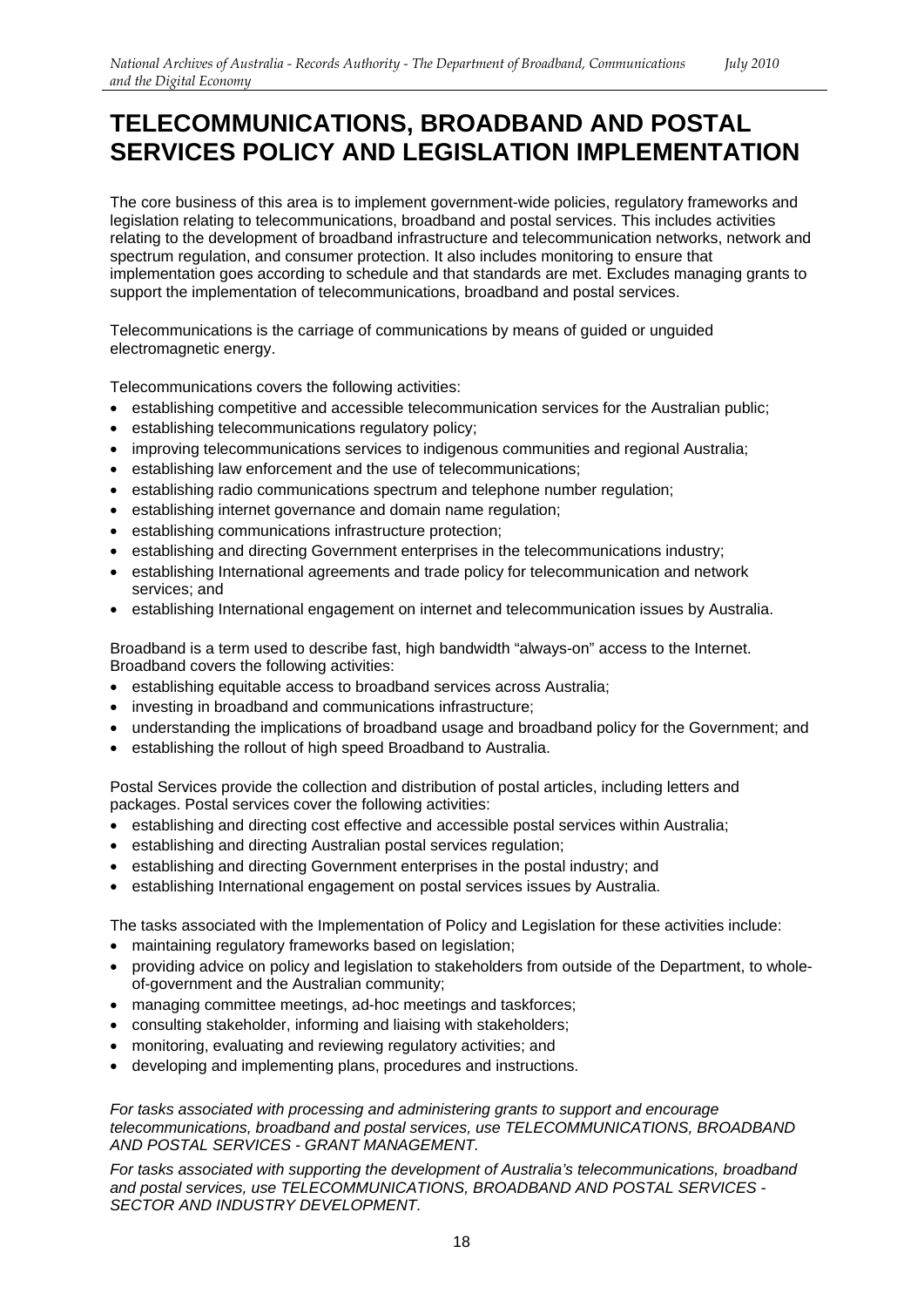## **TELECOMMUNICATIONS, BROADBAND AND POSTAL SERVICES POLICY AND LEGISLATION IMPLEMENTATION**

*For overall planning to achieve corporate objectives, use STRATEGIC MANAGEMENT – Planning. For legal advice given and received on the interpretation of legislation, use LEGAL SERVICES – Advice.* 

*For handling public reaction to policy or services, use COMMUNITY RELATIONS - public reaction.* 

*For records that are not needed to document business activities, such as copies, unimportant drafts or rough working papers, refer to the Agency's Normal Administrative Practice (NAP) policy or the National Archives of Australia guidelines on destroying records as a normal administrative practice http://www.naa.gov.au/records-management/keep-destroy-transfer/NAP/index.aspx* 

#### **Entry Description of records**

21467 Records relating to implementation of **significant** polices and **WILLIANGE:** legislation such as the sale of major public assets, implementation of new infrastructure projects or regulatory changes resulting in major changes to the way services are delivered, or have resulted in far reaching social and economic changes, or have been controversial, and the promotion campaigns supporting these projects. Includes:

- briefs for legal providers;
- implementation plans;
- records of consultations, liaison and feedback activities;
- receipt and provision of advice;
- agreements:
- research papers;
- meeting and committee records;
- formal reports; and
- media releases.

*[For similar records of short term significance, use class 21468]* 

core business.<br>Includes: 21468 Records documenting the administration of **WINGER 1988 THE EXAMPLE SERVICES SERVICES** telecommunications, broadband and postal services policy and legislative implementations that are **not considered significant** and other activities supporting the management of

- implementation plans;
- records documenting the development of agency manuals;
- handbooks, directives and final versions;
- formal user instructions:
- records of consultations, liaison and feedback activities;
- receipt and provision of advice;
- agreements;
- research papers;
- meeting and committee records;
- records of liaison activities;
- formal reports; and
- media releases.

*[For similar activities of long term significance, use class 21467]* 

**Disposal action**  Retain as national archives

Destroy 10 years after date of last action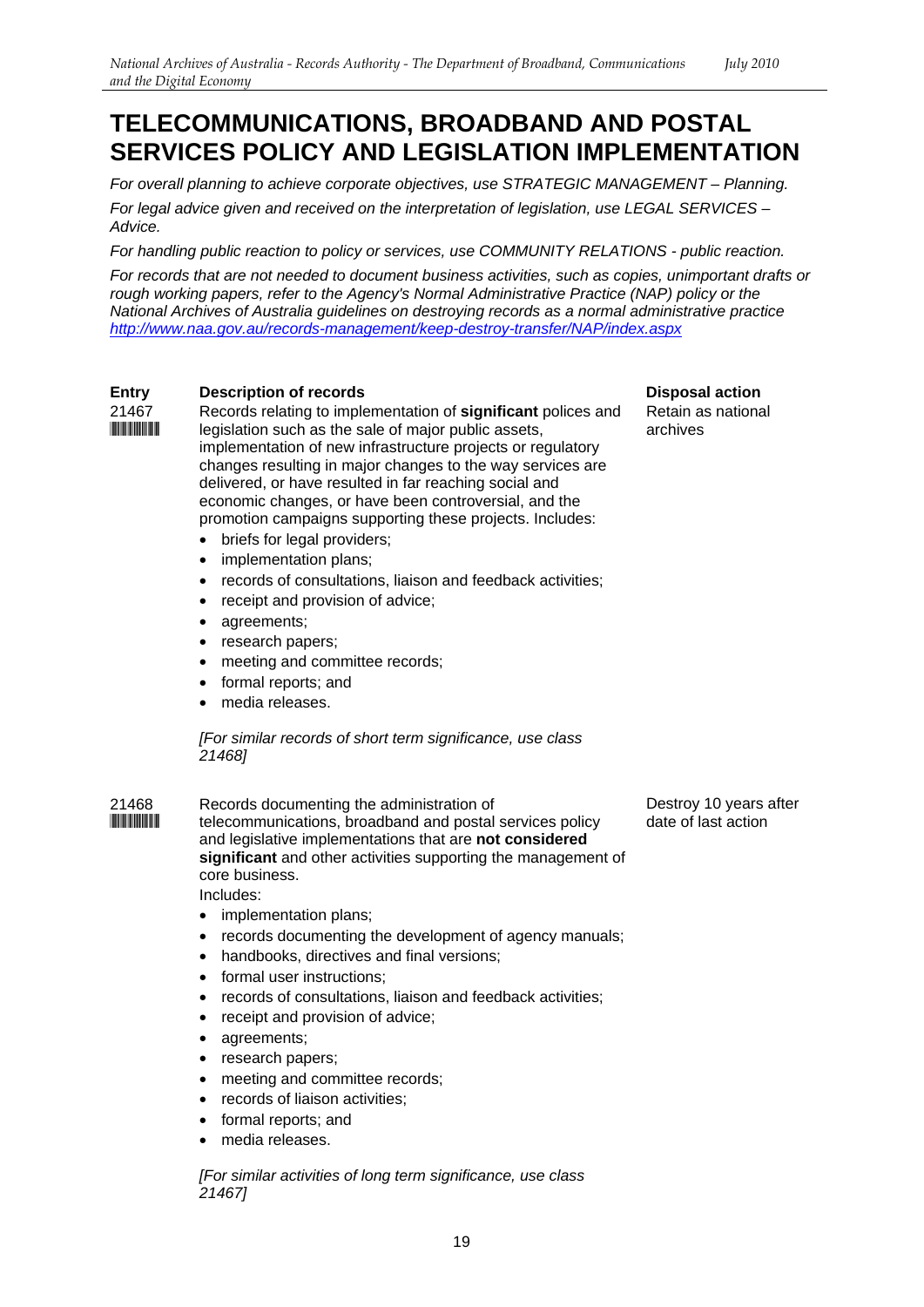### **TELECOMMUNICATIONS, BROADBAND AND POSTAL SERVICES POLICY AND LEGISLATION IMPLEMENTATION**

#### **Entry** Description of records Disposal action **Disposal action**

21469 Records documenting telecommunications, broadband and Destroy 5 years after<br> **INTIFINITY Proposes Exercise** policy and legislative implementation other date of last action postal services policy and legislative implementation other date of last action than those covered in class 21467 and 21468. Also includes routine operational administrative tasks supporting core business.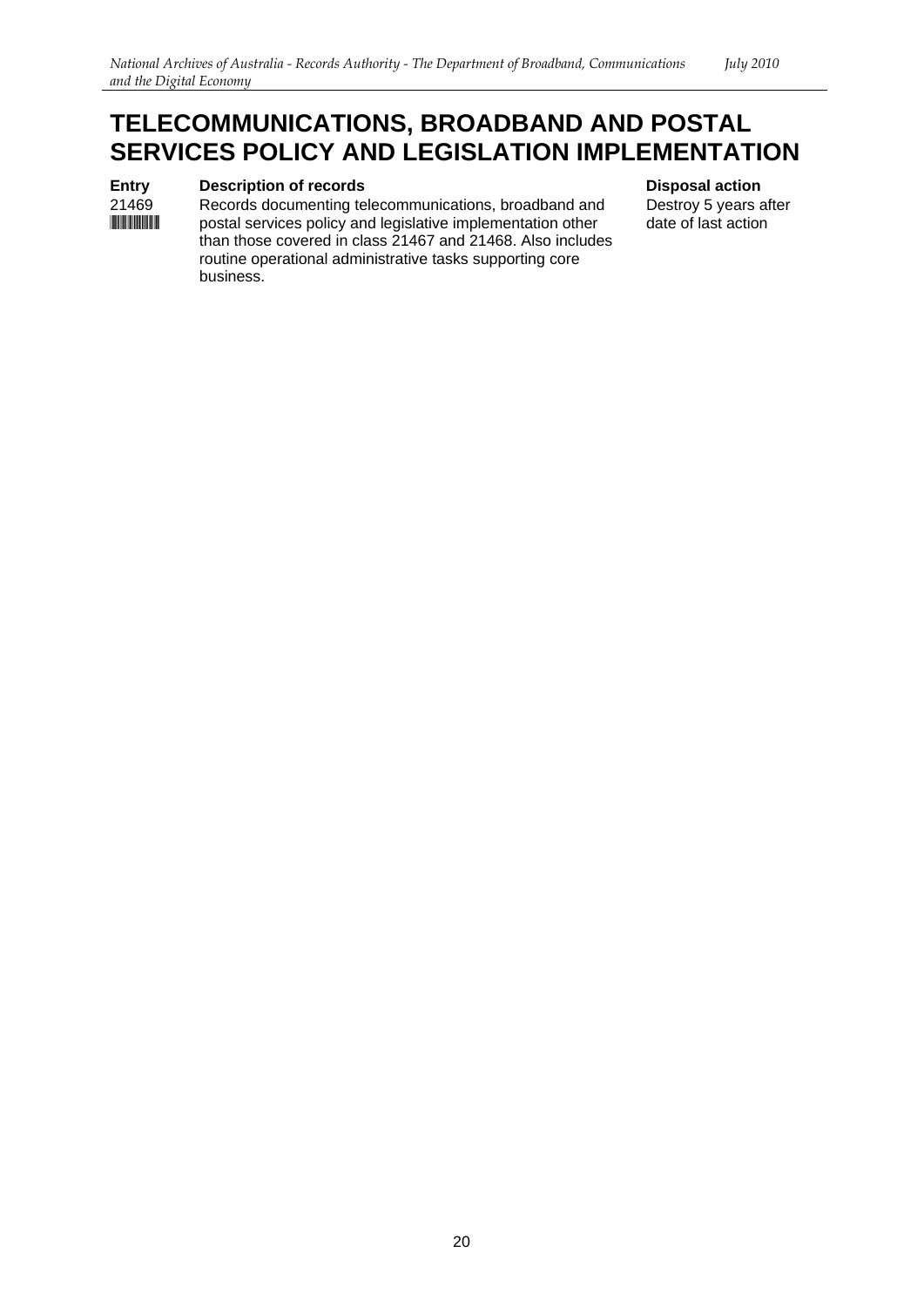### **TELECOMMUNICATIONS, BROADBAND AND POSTAL SERVICES SECTOR AND INDUSTRY DEVELOPMENT**

The core business of supporting and fostering the development of Australia's telecommunication, broadband and postal sectors. Telecommunications is the carriage of communications by means of guided or unguided electromagnetic energy.

Telecommunications covers the following activities:

- • establishing telecommunications regulatory policy;
- improving telecommunications services to indigenous communities and regional Australia;
- establishing law enforcement and the use of telecommunications;
- establishing Radio communications spectrum and telephone number regulation;
- establishing Internet governance and domain name regulation;
- establishing Communications infrastructure protection;
- establishing and directing Government enterprises in the telecommunications industry;
- establishing International agreements and trade policy for telecommunication and network services; and
- establishing International engagement on internet and telecommunication issues by Australia.

Broadband is a term used to describe fast, high bandwidth "always-on" access to the Internet. Broadband covers the following activities:

- establishing equitable access to broadband services across Australia;
- investing in broadband and communications infrastructure;
- understanding the implications of broadband usage and broadband policy for the Government; and
- establishing the rollout of high speed Broadband to Australia.

Postal Services provide the collection and distribution of postal articles, including letters and packages. Postal services cover the following activities:

- establishing and directing cost effective and accessible postal services within Australia;
- establishing and directing Australian postal services regulation;
- establishing and directing Government enterprises in the postal industry; and
- establishing International engagement on postal services issues by Australia.

The tasks associated with Sector and Industry Development in these areas includes:

- developing and operating Government programs for Australian sectors and industries;
- promoting Australian sectors and industries through international and regional organisations;
- promoting Australian sectors and industries by arranging or attending conferences;
- researching and analysing Australian sectors and industries;
- monitoring the ongoing performance of Government programs for Australian sectors and industries;
- consulting and informing stakeholders;
- preparing submissions and reports;
- administering funding for relevant Government programs;
- managing initiatives, projects and task forces for relevant Government programs; and
- development of internal procedures to manage sector and industry development activities.

*For grants administered as part of sector and industry development telecommunications, broadband and postal services, use TELECOMMUNICATIONS, BROADBAND AND POSTAL SERVICES - GRANT MANAGEMENT.* 

*For the activities relating to issuing, receiving and assessing tenders and managing the performance of external service providers, use PROCUREMENT.* 

*For handling public reaction to policy or services, use COMMUNITY RELATIONS - public reaction.* 

*For records that are not needed to document business activities, such as copies, unimportant drafts or rough working papers, refer to the Agency's Normal Administrative Practice (NAP) policy or the*